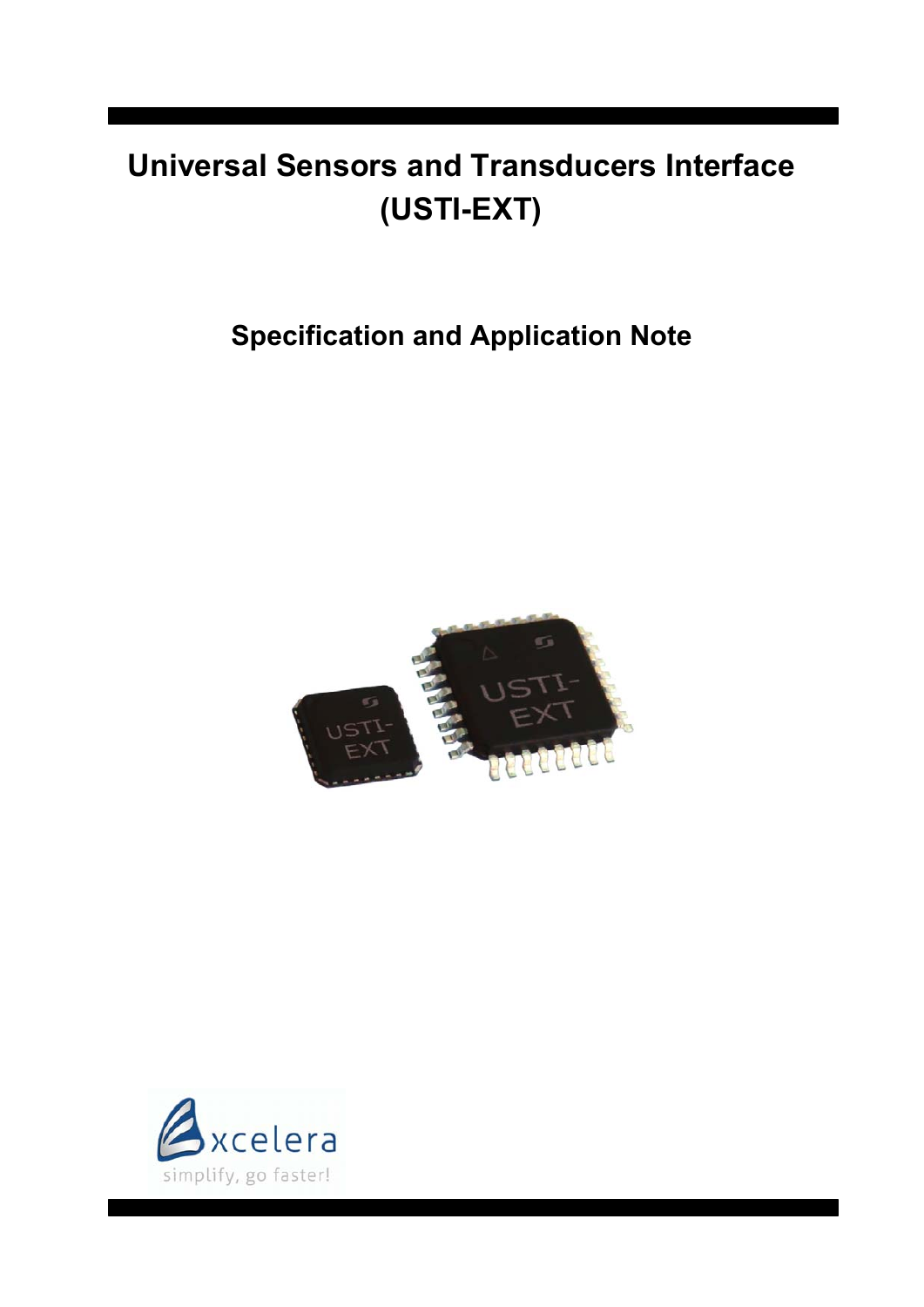# **Contents**

| 1. Introduction          | 3  |
|--------------------------|----|
| 2. Features              | 4  |
| 3. General Description   | 4  |
| 4. Pin-out and Housing   | 5  |
| 5. Functionality         | 5  |
| 6. Measuring Modes       | 18 |
| 7. Development Board     | 23 |
| 8. Applications          | 27 |
| 9. Packaging Information | 28 |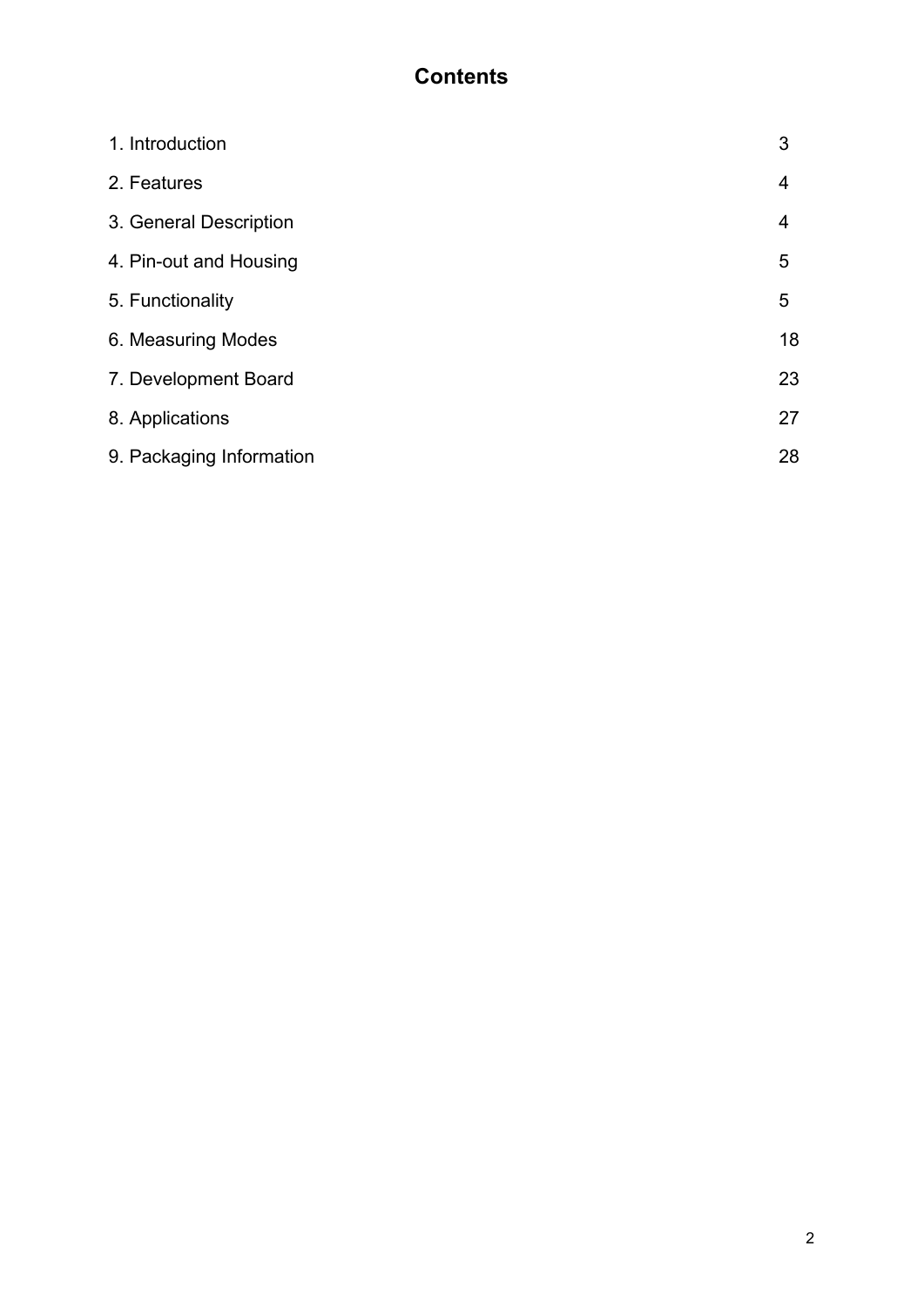# **1. Introduction**

The Universal Sensors and Transducers Interface (USTI-EXT) is a universal 2-channel high precision multifunctional converter based on novel frequency-time conversion methods. It is perfectly suited to any applications where frequency-time parameters but also sensors output signal, have to be measured with highest resolution and programmable accuracy during the non-redundant conversion time and selfadaptive possibilities. The USTI-EXT covers all specified converted range of frequencies and accuracy for modern frequency-time domain sensors. In addition, the USTI-EXT provides interfacing for resistive (including platinum resistors and thermistors), capacitive sensors and resistive bridges. The USTI-EXT is working in extended temperature range from  $-55\,^{\circ}\text{C}$  to +150  $^{\circ}\text{C}$ .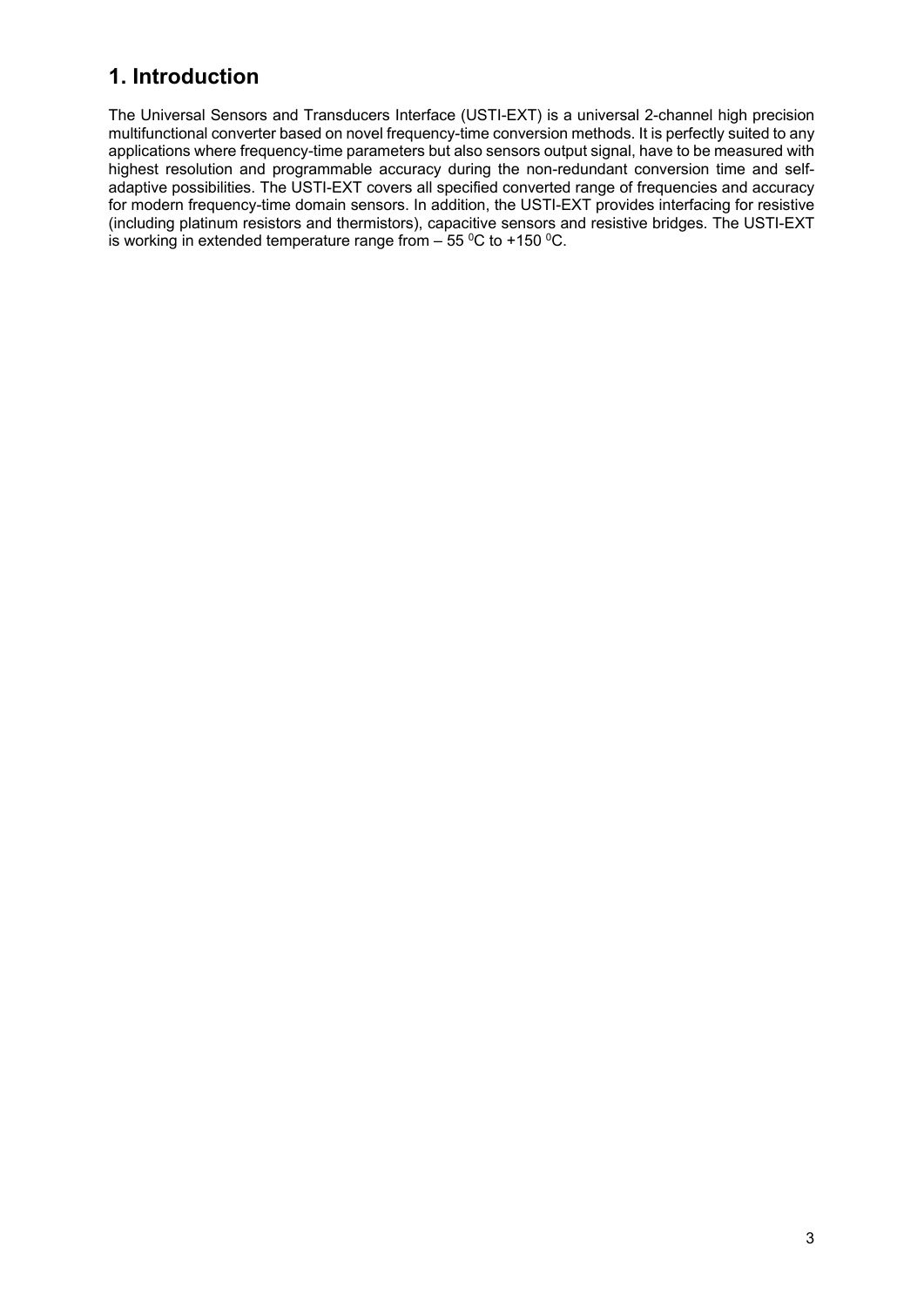# **2. Features**

- 29 measuring modes and one generating mode
- 2 identical channels
- Provides interfacing for many types of frequency-time domain sensors and transducers
- Provides interfacing for resistive (including platinum (Pt), cuprum (Cu) resistors and thermistors Ni)), capacitive sensors and resistive bridges
- Frequency range from 1 Hz up to 7.5 MHz (at  $40 \div 50$  % duty-cycle for  $f_{\text{max}}$ ) without prescaling and 120 MHz with prescaling
- Programmable accuracy (relative error) for frequency (period) conversion from 1 % to 0.0005% for rectangular waveform input pulse signals
- Relative quantization error is constant in all specified frequency range
- Non-redundant conversion time
- Scalable resolution
- Internal reference clock 16 MHz @ 16 MHz quartz oscillator
- Quartz-accurate automated calibration
- Slave communication mode for 3-wire serial interface (SPI compatible)
- Slave communication mode for 2-wire interface (I**<sup>2</sup>**C compatible)
- Slave communication mode for RS232/485 serial interface
- Master communication mode for RS232/485
- Frequency generator mode f**osc**/2 = 16 MHz/2 = 8 MHz with quartz crystal stability
- $\bullet$  Single power supply 4.5 5.5 V
- Active supply current at 16 MHz, 4.5 V, 25 ºC below 12 mA
- Operating temperature range (-55 ºC to +150 ºC)
- Package Type: compact 32-lead Thin Profile Plastic Quad Flat Package (TQFP); and 32-pad Micro Lead Frame Package (MLF).

# **3. General Description**

The Universal Sensors and Transducers Interface (USTI-EXT) is a complex fully digital CMOS integrated circuit based on novel patented methods for frequency, period, its ratio, duty-cycle and phase-shift measurements (Figure 1). By using this IC it is possible to build a wide variety of digital, smart sensors and intelligent sensor systems. The device represents a high-resolution conversion for data acquisition systems designed to support all range of frequency-time domain and digital sensor applications. It offers high performance with flexibility and requires minimum possible number of external components.



**Figure 1.** The USTI-EXT Block Diagram.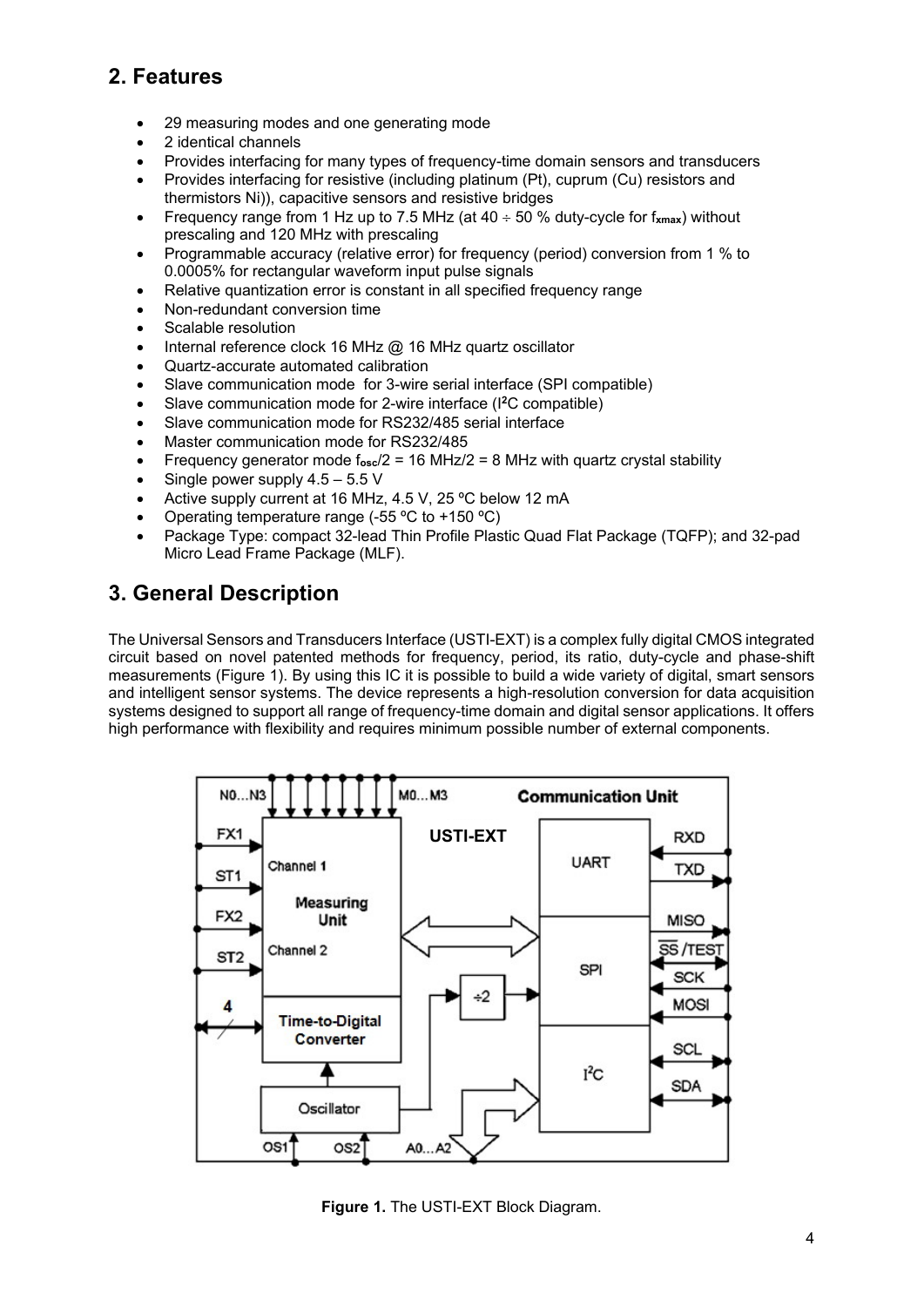The USTI-EXT can be easy included into digital environment, controlled by an external microcontroller or work independently as a separate measuring unit without an external control. The function selection can be configured in both software and hardware.

The IC converts frequency-time domain signals, resistance and capacitance of sensing elements and resistance of sensor bridges into digital domain and provides digital, bus interface to microcontroller, DAQ or sensor system to read these digital results. Sensing elements can be directly connected to the USTI-EXT without the need for extra electronics. Only a single reference element, of the same kind as the sensor, is required.

The USTI-EXT can measure the following frequency-time parameters of electrical signals and sensing elements:

- Frequency, f**X1** 1 Hz 7.5 MHz directly and up to 120 MHz with prescaling
- Frequency, f**X2** 1 Hz 7.5 MHz directly and up to 120 MHz with prescaling
- Period, T**X1** 150 ns 20 s
- Period, T**X2** 150 ns 20 s
- Phase shift,  $\varphi$ x 0 360 $^{\circ}$  at f<sub>xmax</sub> = 500 kHz at 50% duty-cycle
- $\bullet$  Time interval between start and stop-pulse,  $\tau$ <sub>x</sub> 2  $\mu$ s 250 s
- **•** Duty-cycle,  $DC_1 0 1$  at  $f_{xmax} \le 500$  kHz
- Duty-cycle, DC**2** 0 1 at f**xmax** ≤ 500 kHz
- Duty-off factor,  $Q_1$  10<sup>-8</sup> 8.10<sup>6</sup> at  $f_{xmax} \le 500$  kHz
- Duty-off factor, Q2  $10^{-8} 8.10^{6}$  at  $f_{xmax} \le 500$  kHz
- Frequency difference, f**X2** f**X2** with sign recognition, 0 7.5 MHz
- Period difference, T**X1** T**X2** with sign recognition, 0 20 s
- Frequency ratio, f<sub>x1</sub>/f<sub>x2</sub> 7 ·10<sup>-9</sup> 1.4 · 10<sup>8</sup>
- Period ratio, Tx<sub>1</sub>/T<sub>x2</sub> 7.5 · 10<sup>-9</sup> 1.33 · 10<sup>8</sup>
- Rotation speed, n**X1** = (f**X**∙60)/Z, where Z is the number of encoder teeth
- Rotation speed, n**X2** = (f**X**∙60)/Z, where Z is the number of encoder teeth
- Pulse width,  $tr_1 2 \mu s 250 s$
- Pulse width,  $trp_2 2 \mu s 250 s$
- Space interval,  $ts<sub>1</sub> 2 \mu s 250 s$
- Space interval,  $ts_2 2 \mu s 250 s$
- Pulse number (events) counting, N**X1** 0 4∙10**<sup>9</sup>**
- Pulse number (events) counting, N**X2** 0 4∙10**<sup>9</sup>**
- Frequency deviation absolute D**A1,** 0-7.5 MHz
- **Frequency deviation relative D<sub>R1</sub> 0-100 %**
- Frequency deviation absolute D**A2, ,** 0-7.5 MHz
- Frequency deviation relative D**R2,** 0-100 %
- Resistance, R<sub>x</sub> 12  $\Omega$  to 10 M $\Omega$  with average relative error  $\pm 0.6$  % and  $\pm 0.01\%$ at splitting of the range into sub ranges
- Capacitance, Cx 60 pF to 100  $\mu$ F with average relative error  $\pm 0.045$  % and  $\pm 0.9$  % the worst case relative error
- Resistive bridges,  $B_x$  must not include any internal components other than 4 arms forming a bridge

### **4. Pin-out and Housing**

The USTI-EXT is available in 32-lead small Thin Profile Plastic Quad Flat Package (TQFP) and 32-pad Micro Lead Frame Package (MLF) package. Figure 2a and 2b show the pin configurations of PDIP and TQFP/MLF accordingly. The function of the pins is listed in Table 1.

# **5. Functionality**

#### **5.1 Accuracy**

As described in sections 2-3, the USTI-EXT has 29 measuring and one generating modes. The measuring mode can be hardware-selected by using three selection pins M0-M2 and the relative error by using four selection pins N0-N2 (RS232 master communication mode). The mode and accuracy can be also selected by using any of three possible interfaces (slave communication mode). A communication interface type (RS232, SPI or I**<sup>2</sup>**C) can be automatically selected according to the circuit connection.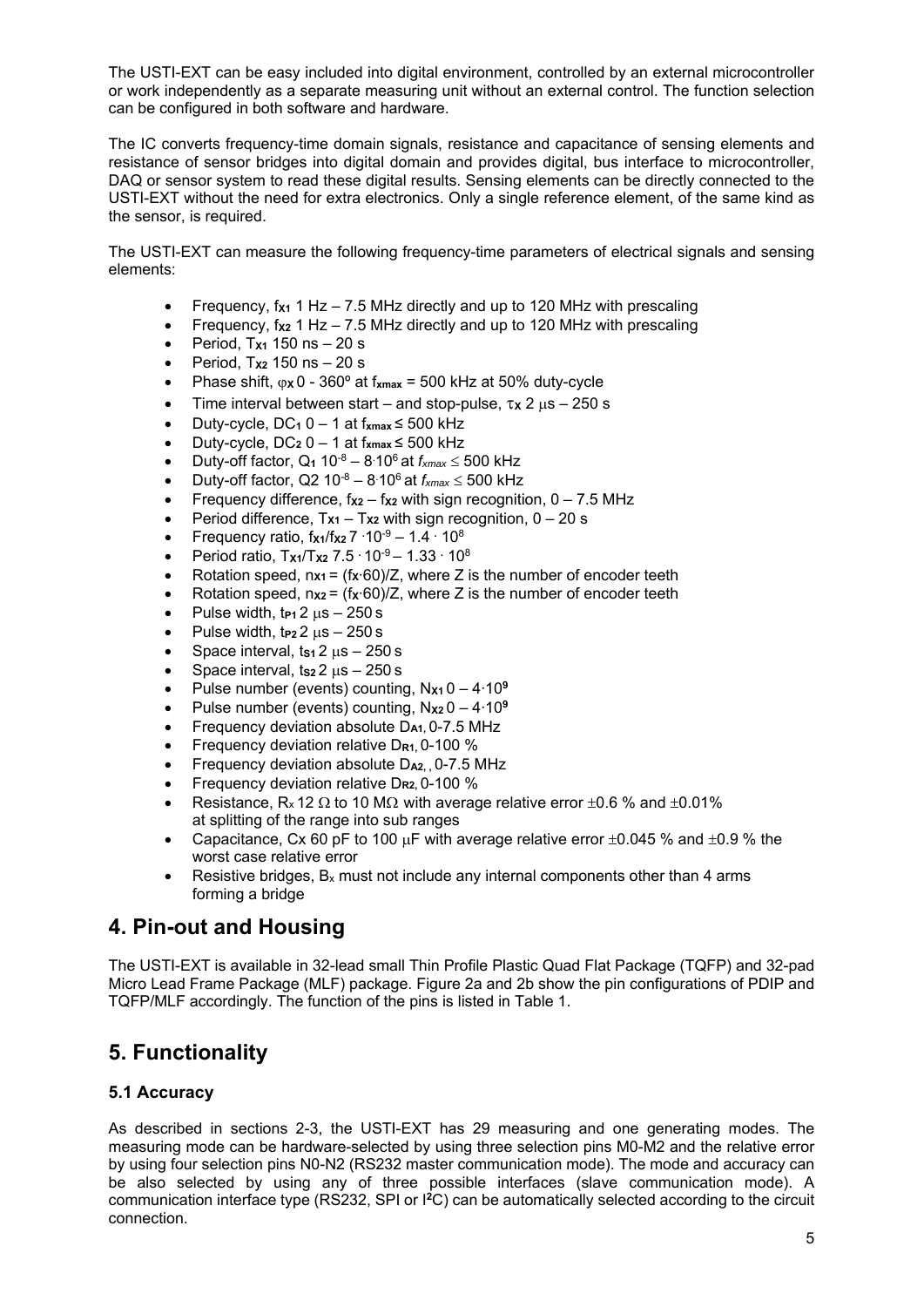#### TQFP/MLF Top View



**Figure 2.** Pin Configuration and Housing (Not to Scale). NOTE: Bottom Pad for MLF Package Should be Soldered to Ground.

**Table 1.** Pin Description.

| Name            | <b>Pin Descriptions</b>                                                    |
|-----------------|----------------------------------------------------------------------------|
| <b>VCC</b>      | Supply voltage                                                             |
| <b>GND</b>      | Ground                                                                     |
| <b>FX1, ST1</b> | Input channel 1                                                            |
| <b>FX2, ST2</b> | Input channel 2                                                            |
| OSC1, OSC2      | Oscillator                                                                 |
| M0, M1, M2      | Mode selection (see table)                                                 |
| NO, N1, N2      | Accuracy selection (see table)                                             |
| A0, A1, A2      | Address of I <sup>2</sup> C slave (for I <sup>2</sup> C bus communication) |
| <b>TEST</b>     | Calibration signal                                                         |
| <b>SCK</b>      | SPI Bus Master clock Input                                                 |
| <b>MISO</b>     | SPI Bus Master Input/Slave Output                                          |
| <b>MOSI</b>     | SPI Bus Master Output/Slave Input                                          |
| <b>SS</b>       | SPI Bus Master Slave select                                                |
| <b>SCL</b>      | Two-wire (I <sup>2</sup> C compatible) Serial Bus Clock Line               |
| <b>SDA</b>      | Two-wire (I <sup>2</sup> C compatible) Serial Bus Data Input/Output Line   |
| <b>RXD</b>      | <b>UART</b> Input                                                          |
| <b>TXD</b>      | <b>UART Output</b>                                                         |
| <b>IS0,IS1</b>  | Interface mode selection                                                   |
| <b>BN</b>       | North port of bridge                                                       |
| <b>BW</b>       | West port of bridge                                                        |
| <b>BS</b>       | South port of bridge                                                       |
| CE1             | Calibration element 1                                                      |
| CE <sub>2</sub> | Calibration element 2                                                      |
| CHRG, MES, SMPL | $R_x$ and $C_x$ measurement pins                                           |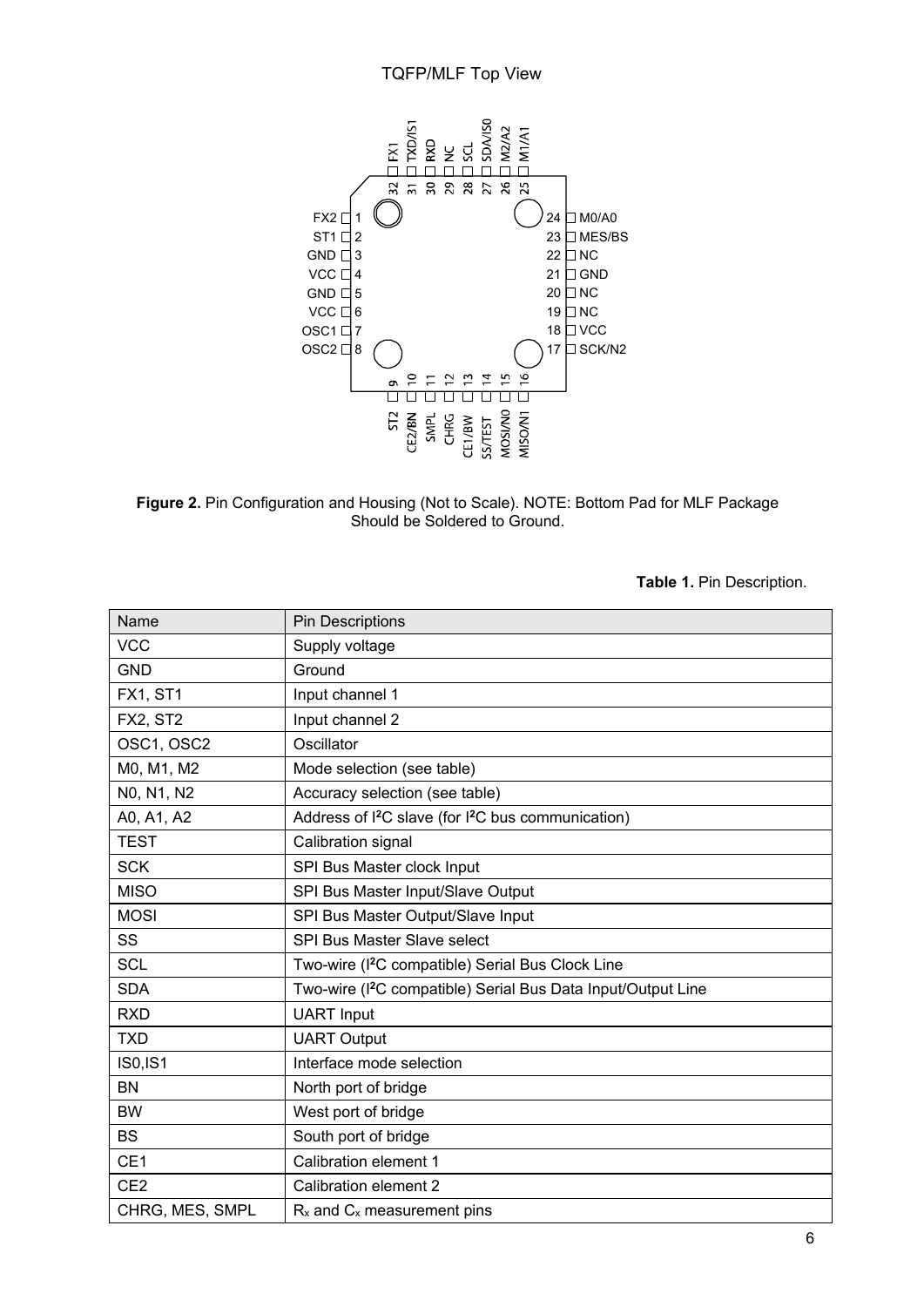For frequency-time output sensors and transducers, the USTI-EXT relative error should be selected small enough. If the sensor error is, for example, 0.01 %, the conversion error should be ten times (or at least, five times), smaller, i.e. accuracy of USTI-EXT should be 0.001 % or at least, 0.002 %. In this case the conversion error can be neglected. The USTI-EXT has non-redundant conversion time. The higher conversion accuracy needs longer conversion time. However, it is non-redundant for any selected accuracy and frequency. The quantization error is constant and does not depend on the measures frequencies in all frequency range for 0, 1, 6 -10, 14 -15, 19, 22 and 26 modes.

| Dec            | Hex            | <b>Measurement Mode</b>     | Accuracy         | Time            | J2           | J <sub>1</sub> | J <sub>0</sub> |
|----------------|----------------|-----------------------------|------------------|-----------------|--------------|----------------|----------------|
| 0              | 00             | 1<br>Frequency 1            |                  | $100 \mu s$     | O            | O              | O              |
| $\mathbf{1}$   | 01             | Period 1                    | 0.5              | $200 \mu s$     | $\circ$      | $\circ$        | L              |
| $\overline{2}$ | 02             | Phase Shift                 | 0.25             | $300 \mu s$     | $\circ$      | $\circ$        | H              |
| 3              | 03             | Time Interval               | 0.1              | $400 \mu s$     | $\circ$      | L              | $\bigcirc$     |
| 4              | 04             | Duty Cycle 1                | 0.05             | $500 \mu s$     | O            | L              | L              |
| 5              | 05             | Duty Off 1                  | 0.025            | $600 \ \mu s$   | $\circ$      | L              | H              |
| 6              | 06             | <b>Frequency Difference</b> | 0.01             | $700 \mu s$     | $\circ$      | H              | $\circ$        |
| $\overline{7}$ | 07             | <b>Period Difference</b>    | 0.005            | $800 \ \mu s$   | $\circ$      | H              | L              |
| 8              | 08             | <b>Frequency Ratio</b>      | 0.0025           | $900 \mu s$     | O            | H              | H              |
| 9              | 09             | Period Ratio                | 0.001            | 1 <sub>ms</sub> | L            | $\circ$        | $\circ$        |
| 10             | 0A             | <b>Rotation Speed 1</b>     | 0.0005           | 2 ms            | L            | $\circ$        | L              |
| 11             | 0B             | Pulse Interval 1            | 1<br>Presc.      | 3 ms            | L            | $\circ$        | H.             |
| 12             | 0C             | Space Interval 1            | 0.5<br>Presc.    | 4 ms            | L            | L              | $\circ$        |
| 13             | 0 <sub>D</sub> | Pulse Counter 1             | 0.25<br>Presc.   | 5 <sub>ms</sub> | $\mathsf{L}$ | L              | L              |
| 14             | 0E             | Frequency 2                 | 0.1<br>Presc.    | 6 ms            | L            | L              | H              |
| 15             | 0F             | Period 2                    | 0.05<br>Presc.   | 7 ms            | L            | H              | O              |
| 16             | 10             | Resistance                  | 0.025<br>Presc.  | 8 ms            | $\mathsf{L}$ | H              | L              |
| 17             | 11             | Capacitance                 | 0.01<br>Presc.   | 9 ms            | L            | H              | H              |
| 18             | 12             | <b>Bridge</b>               | 0.005<br>Presc.  | $10 \text{ ms}$ | H            | $\circ$        | $\circ$        |
| 19             | 13             | Frequency Deviation 1*      | 0.0025<br>Presc. | 20 ms           | H            | $\circ$        | L              |
| 20             | 14             | Duty Cycle 2                | 0.001<br>Presc.  | 30 ms           | H            | $\circ$        | H              |
| 21             | 15             | Duty Off 2                  | 0.0005<br>Presc. | 40 ms           | H            | L              | $\circ$        |
| 22             | 16             | <b>Rotation Speed 2</b>     | N/A              | 50 ms           | Н            | L              | L              |
| 23             | 17             | Pulse Interval 2            | N/A              | 60 ms           | H            | L              | H              |
| 24             | 18             | Space Interval 2            | N/A              | 70 ms           | H            | H              | $\circ$        |
| 25             | 19             | Pulse Counter 2             | N/A              | 80 ms           | Н            | H              | L              |
| 26             | 1A             | Frequency Deviation 2*      | N/A              | 90 ms           | H            | Н              | Н              |

**Table 2.** Measurement Mode Number, Accuracy Number and Charge Time Number to Ternary Jumpers State Conversion.

*\* Measurement mode not available in master RS232 interface configuration.*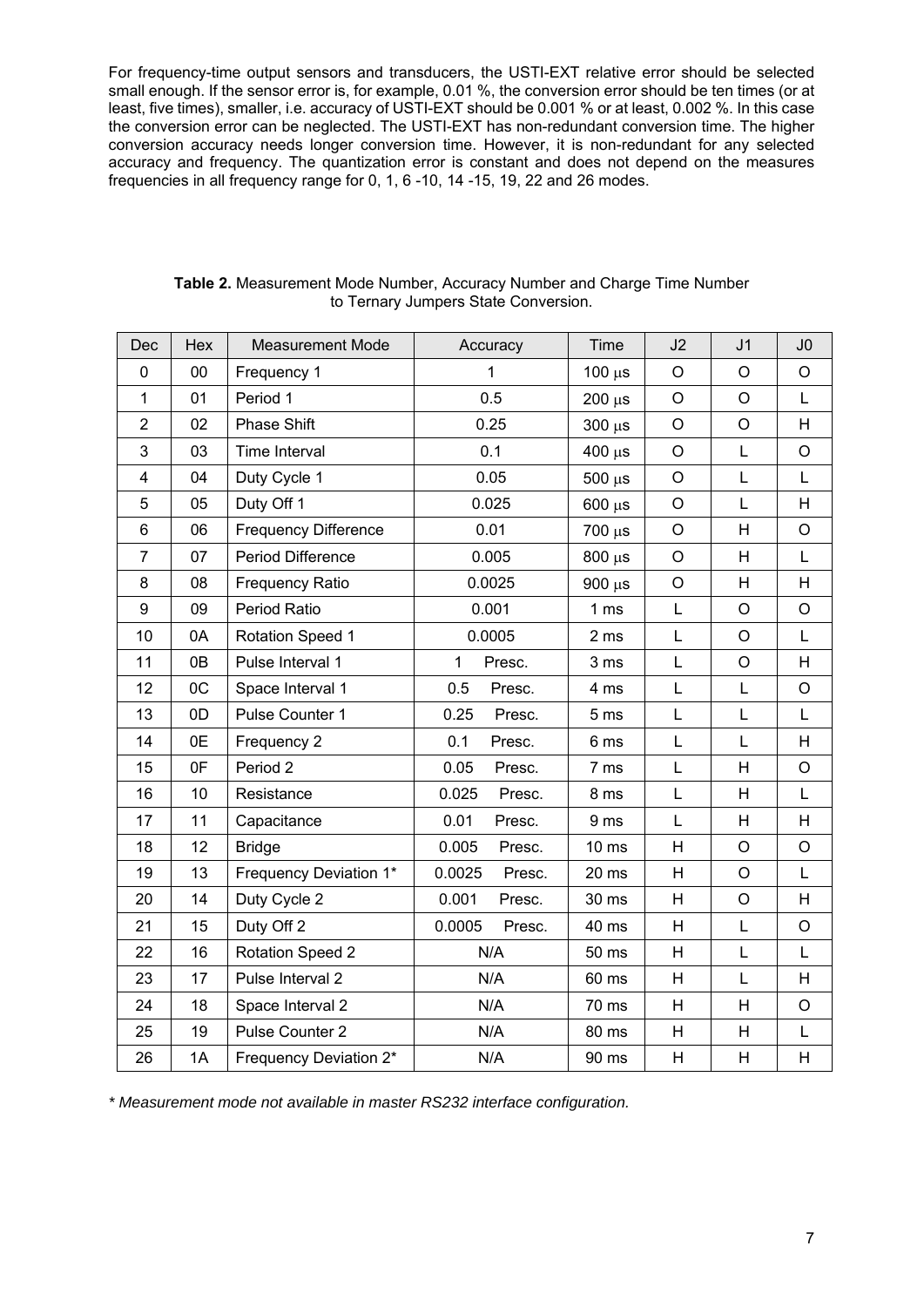In modes 2, 4-5, 20-21 the accuracy does not depend on the period of pulse sequence. The programmable accuracy influences only the conversion error of period. Measurement results in these modes only depend on the pulse width. The conversion error for modes 3, 11-12, 23-24 strictly depends on the converted values and does not depend on value programmed using selection pins N0-N2 or accuracy selection commands (A00-A0F). This error can be calculated according to the following equation:

$$
\delta_q = \frac{1}{16 \cdot 10^6 \cdot t_x} \times 100\%,\tag{1}
$$

where  $k$  is the appropriate measuring value of  $t_p$ ,  $t_s$  or  $\alpha$  depending on the mode. Programmed converted accuracy also does not influence on a conversion result in the mode 13.

The USTI-EXT can work as an independent measuring unit (master mode), controlled by any external microcontroller, or embedded into sensor, DAQ board or PC (slave mode). In the master mode, the conversion accuracy and measurement mode should be selected by external switches. In this mode the USTI-EXT works only through the RS232 interface in a unidirectional mode. In the slave mode (with an external microcontroller), all measuring modes and programmed accuracy can be set up by a data bus or through communication I/O ports of master microcontroller. This allows us use the USTI-EXT as a simple peripheral circuit for a microcontroller. A bidirectional data exchange is possible with any of three interfaces RS232, SPI or I**<sup>2</sup>**C. The USTI-EXT works as a standard element in different systems with I**<sup>2</sup>**C bus architecture, or can be controlled through the RS232 or SPI interfaces. The choice of interface can be performed automatically depend on the circuit connections.

#### **5.2 Communication Interfaces**

The selection of communication interface is performed automatically based on the state of IS0 and IS1 inputs at the power switch on:

| IS <sub>1</sub> | IS <sub>0</sub> | Communication Interface |
|-----------------|-----------------|-------------------------|
|                 |                 | <b>SPI slave</b>        |
|                 |                 | I <sub>2</sub> C slave  |
|                 |                 | RS232 master            |
|                 |                 | RS232 slave             |

#### **5.2.1 RS232 Interface**

The converter can work in an autonomous operating mode (master mode, unidirectional data transfer) as well as in systems (slave operating mode, bidirectional data transfer). If during five seconds after being powered-on the USTI-EXT has not received any command through the RS232, the converter reads the external switches and is placed into the unidirectional mode of data transfer through the RS232 in BCD ASCII format. By default, the transmission speed is 2400, mode - 0 (frequency measurement in the first channel), accuracy – A00 (1 %). The data transfer rate can be chosen from the following range: 300, 600, 1200, 2400, 4800, 9600, 14400, 19200, 38400 and 76800 (for slave mode).

The brief communication command set description for RS232 interface, appropriate modes and programmed accuracies are adduced in Table 3. Circuit diagrams for master mode and slave mode are shown in Figure 3 and 4 accordingly.

The connector XP1 is intended for in-circuit automated calibration. In the working mode jumper J1 must be in ON position and in the calibration mode it must be in OFF position.

For connection the USTI-EXT to PC through the RS232 interface the additional circuit (Figure 5) for interfacing function is recommended.

#### **5.2.2 3-wire Serial Interface (SPI Compatible)**

The brief description of communication command set for SPI interface, appropriate modes and programmed converted accuracies are adduced in Table 4. The circuit diagram for the 3-wire Serial Interface communication mode is shown in Figure 6. The connector XP1 is intended for in-circuit automated calibration. Jumpers J1 and J2 must be in the ON position in the working mode and in the OFF position in the calibration mode.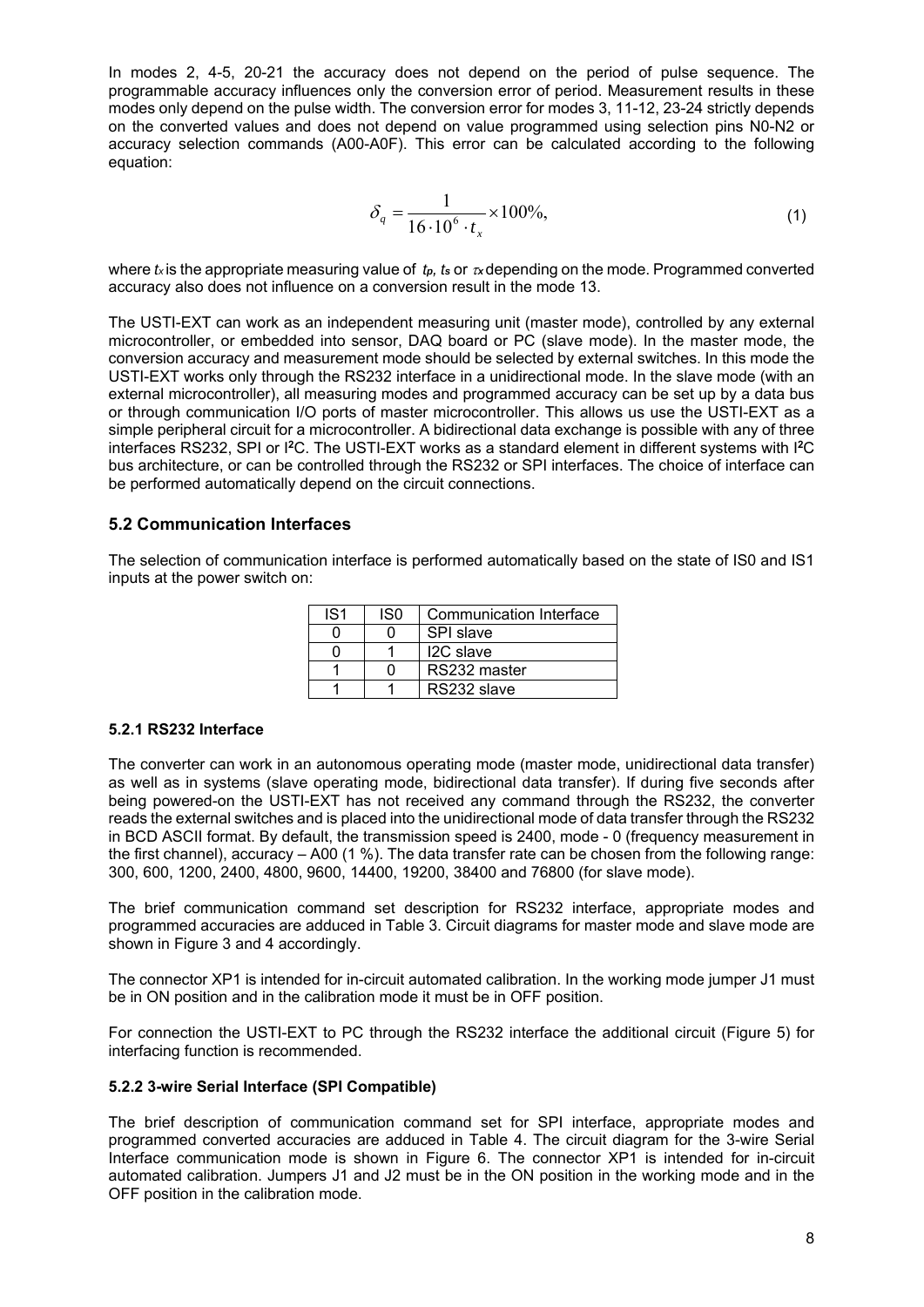| Command   | Description                                                                                                                                                                                   | Parameter                                                                                                                                                                                                                                                                                                                                                                        |  |
|-----------|-----------------------------------------------------------------------------------------------------------------------------------------------------------------------------------------------|----------------------------------------------------------------------------------------------------------------------------------------------------------------------------------------------------------------------------------------------------------------------------------------------------------------------------------------------------------------------------------|--|
| A         | Get current accuracy number                                                                                                                                                                   |                                                                                                                                                                                                                                                                                                                                                                                  |  |
| Ann       | Set accuracy number "nn"<br>"nn" – two hex digits (00 $\leq$ nn $\leq$ 15)<br>$(00 \leq nn \leq 0A)$ – without an external divider<br>$(0B \leq nn \leq 15)$ – with an external divider by 16 | $00 - 1%$<br>$01 - 0.5 \%$<br>$02 - 0.25 %$<br>$03 - 0.1 %$<br>$04 - 0.05 %$<br>$05 - 0.025 %$<br>$06 - 0.01 %$<br>$07 - 0.005 %$<br>$08 - 0.0025 %$<br>$09 - 0.001 %$<br>$0A - 0.0005 %$<br>$OB - 1%$<br>$OC - 0.5 %$<br>$OD - 0.25 %$<br>$0E - 0.1 %$<br>$0F - 0.05 %$<br>$10 - 0.025$<br>$11 - 0.01 %$<br>$12 - 0.005%$<br>$13 - 0.0025$<br>$14 - 0.001 %$<br>$15 - 0.0005$ % |  |
| B         | Get current baud rate number                                                                                                                                                                  |                                                                                                                                                                                                                                                                                                                                                                                  |  |
| <b>Bn</b> | Set com port baud rate number "n"<br>$(0 \le n \le 9)$                                                                                                                                        | $0 - 300$<br>$1 - 600$<br>$2 - 1200$<br>$3 - 2400$<br>$4 - 4800$<br>$5 - 9600$<br>$6 - 19200$<br>$7 - 38400$<br>$8 - 14400$<br>$9 - 76800$                                                                                                                                                                                                                                       |  |
| C         | Check the measurement status<br>Returns "r" if result is ready and "b" if measurement is in<br>progress                                                                                       |                                                                                                                                                                                                                                                                                                                                                                                  |  |
| E         | Get current reference value                                                                                                                                                                   |                                                                                                                                                                                                                                                                                                                                                                                  |  |
| Ei.f      | Set reference value                                                                                                                                                                           | "i.f" - fixed point decimal number<br>"I" - integer part (1 to 12 decimal<br>digits)<br>"." - decimal point<br>"f" - fractional part (0 to 12 decimal<br>digits)                                                                                                                                                                                                                 |  |
| F         | Get current calibration constant                                                                                                                                                              |                                                                                                                                                                                                                                                                                                                                                                                  |  |
| Fi.f      | Set calibration constant                                                                                                                                                                      | "i.f" - fixed point decimal number<br>"I" - integer part (1 to 12 decimal<br>digits)<br>"." - decimal point<br>"f" - fractional part (0 to 12 decimal<br>digits)                                                                                                                                                                                                                 |  |
| M         | Get current measurement mode number                                                                                                                                                           |                                                                                                                                                                                                                                                                                                                                                                                  |  |
| Mnn       | Set measurement mode number "nn"<br>$(00 \leq nn \leq 1A)$                                                                                                                                    | 00 - Frequency 1, Fx1<br>$01 - Period 1, Tx1$<br>02 - Phase Shift, $\varphi$<br>03 - Time Interval, T<br>04 - Duty Cycle 1, DC1<br>05 - Duty-Off Factor 1, Q1<br>06 - Frequencies Difference, FD<br>07 - Periods Difference, TD                                                                                                                                                  |  |

#### **Table 3.** Communication Command Set for RS232 Interface.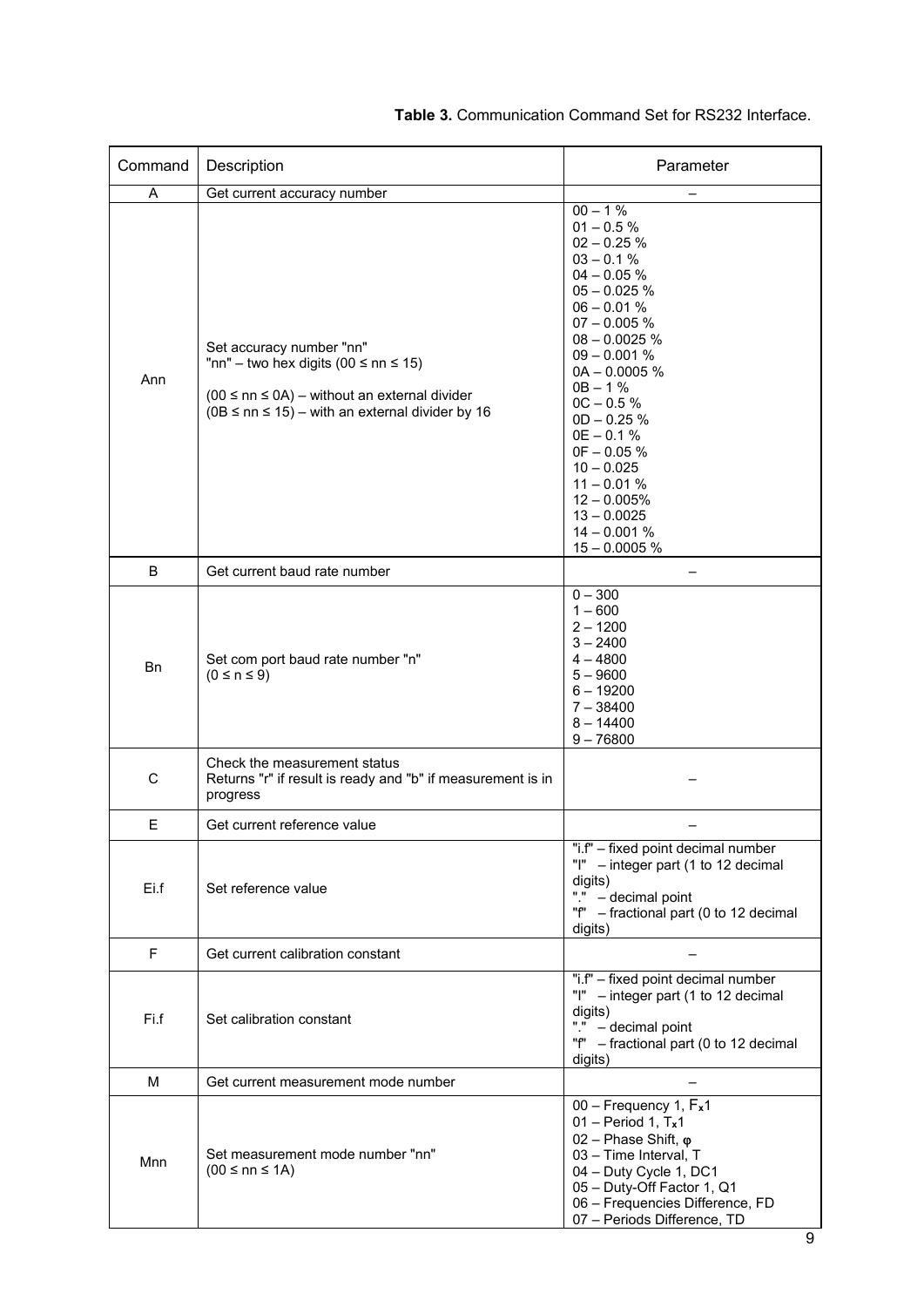|             |                                                                                                                       | 08 - Frequencies Ratio, FR<br>09 - Periods Ratio, TR<br>0A - Rotation Speed 1, V1<br>0B - Pulse Interval 1, T <sub>p</sub> 1<br>0C - Space Interval 1, Ts1<br>0D - Pulse Counter 1, N1<br>0E - Frequency 2, Fx2<br>OF - Period 2, Tx2<br>10 - Resistance, $R_x$<br>11 - Capacitance, $C_x$<br>$12 - Bridge$ , $B_x$<br>13 - Frequency Deviation 1, D1<br>14 - Duty Cycle 2, DC2<br>15 - Duty-Off 2, Q2<br>16 - Rotation Speed 2, V2<br>17 – Pulse Interval 2, $T_p$ 2<br>18 - Space Interval 2, Ts2<br>19 - Pulse Counter 2, N2<br>1A - Frequency Deviation 2, D2 |
|-------------|-----------------------------------------------------------------------------------------------------------------------|-------------------------------------------------------------------------------------------------------------------------------------------------------------------------------------------------------------------------------------------------------------------------------------------------------------------------------------------------------------------------------------------------------------------------------------------------------------------------------------------------------------------------------------------------------------------|
| R           | The same as R0                                                                                                        |                                                                                                                                                                                                                                                                                                                                                                                                                                                                                                                                                                   |
| <b>Rn</b>   | Get measurement result in format number 'n'<br>$(0 \le n \le 3)$                                                      | 0-BCD ASCII<br>$1 - BCD$ HEX<br>$2 - BIN$ HEX<br>$3 - BIN$                                                                                                                                                                                                                                                                                                                                                                                                                                                                                                        |
| $\mathbf S$ | Start measurement                                                                                                     |                                                                                                                                                                                                                                                                                                                                                                                                                                                                                                                                                                   |
| Τ           | Test mode.<br>After this command signal fosc/2 is generated on pin 16.                                                |                                                                                                                                                                                                                                                                                                                                                                                                                                                                                                                                                                   |
| W           | Get current charging time constant                                                                                    |                                                                                                                                                                                                                                                                                                                                                                                                                                                                                                                                                                   |
| Wnn         | Set charging time constant number<br>(00 < n < 1B)                                                                    | $00 - 100 \,\mu s$<br>$01 - 200 \,\mu s$<br>$02 - 300 \,\mu s$<br>$03 - 400 \,\mu s$<br>$04 - 500 \,\mu s$<br>$05 - 600 \,\mu s$<br>$06 - 700 \,\mu s$<br>$07 - 800 \,\mu s$<br>$08 - 900 \,\mu s$<br>$09 - 1$ ms<br>0A – 2 ms<br>$0B - 3ms$<br>$OC - 4 ms$<br>$OD - 5$ ms<br>$0E - 6$ ms<br>$0F - 7$ ms<br>$10 - 8$ ms<br>$11 - 9$ ms<br>$12 - 10$ ms<br>$13 - 20$ ms<br>$14 - 30$ ms<br>$15 - 40$ ms<br>$16 - 50$ ms<br>$17 - 60$ ms<br>$18 - 70$ ms<br>$19 - 80$ ms<br>$1A - 90$ ms<br>$1B - 100$ ms                                                           |
| Z           | Get current number of modulation rotor teeth number                                                                   |                                                                                                                                                                                                                                                                                                                                                                                                                                                                                                                                                                   |
| Znn         | Set the number "nn" of modulation rotor teeth number<br>for rotation speed measurement mode<br>$(01 \leq nn \leq FF)$ | $1 - 255$                                                                                                                                                                                                                                                                                                                                                                                                                                                                                                                                                         |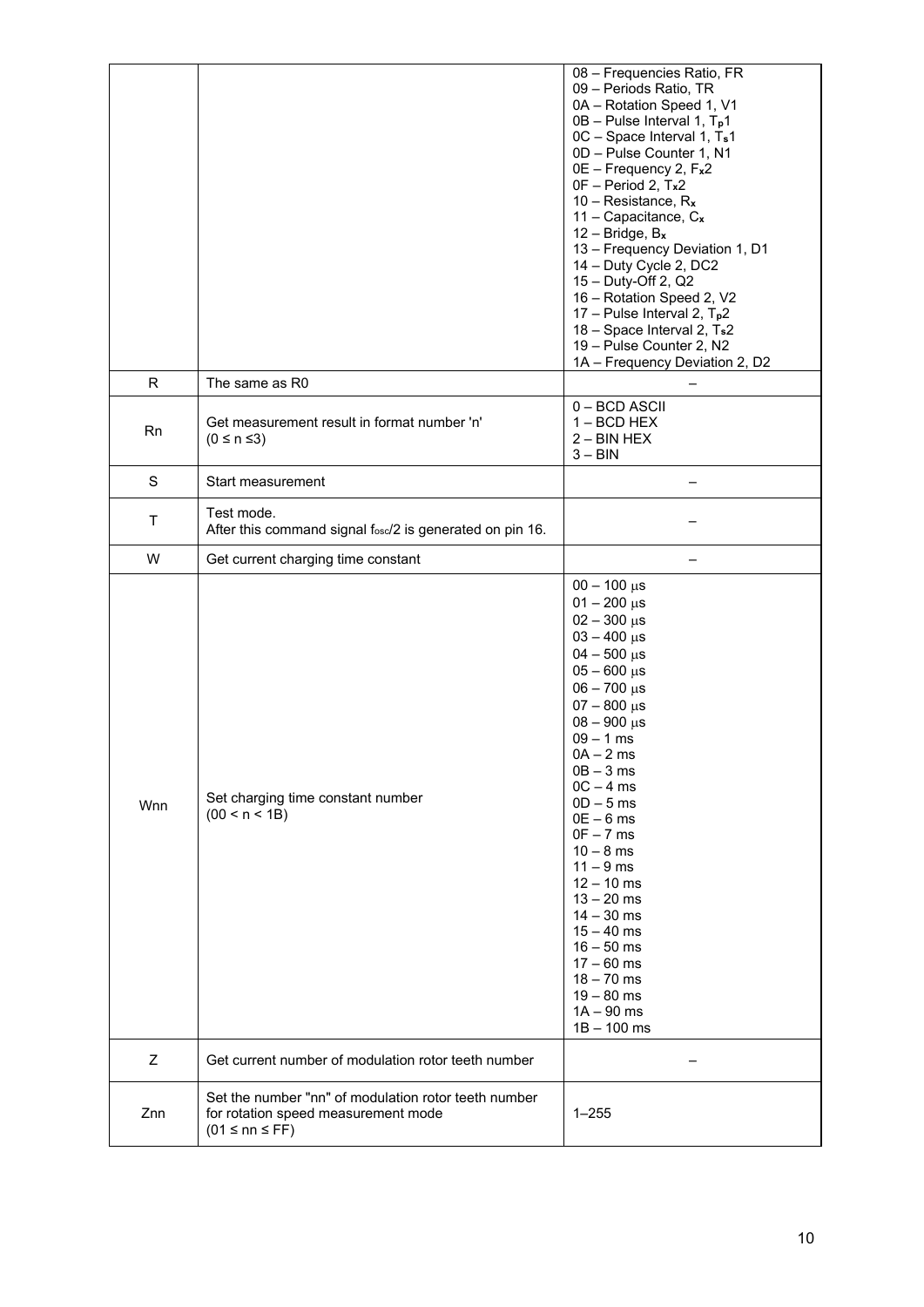

**Figure 3.** Circuit Diagram for the USTI-EXT Working in Autonomous (Master) Mode, RS232 Interface.



**Figure 4.** Circuit Diagram for the USTI-EXT Working Embedded in a Sensor or DAQ Board (Slave Mode).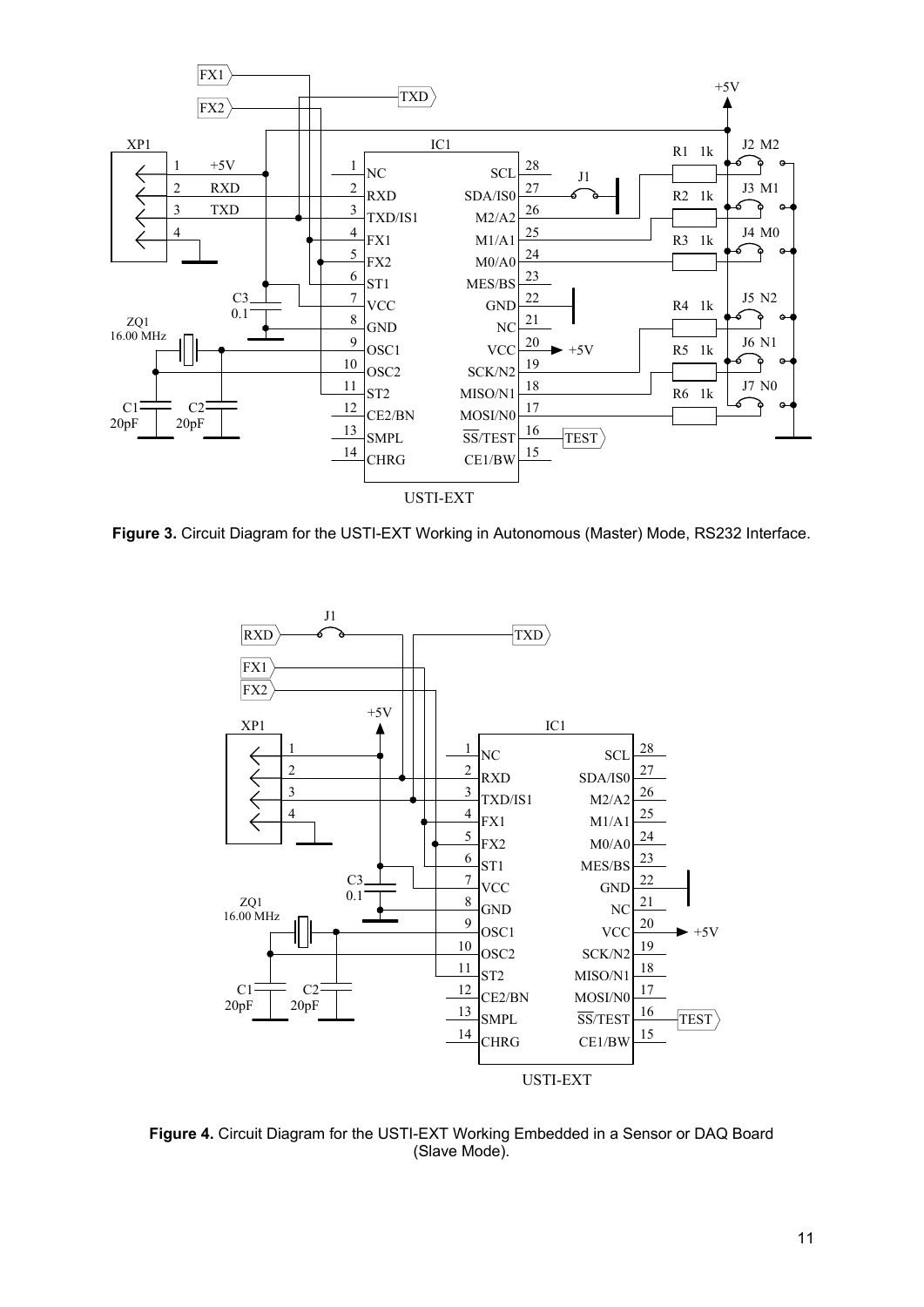| Interface         |                                   |                                                                                                                                             |                                                                                                                                                                                                                                                                                                                                                                                                                                                                                                                                                                                                                                                                                                                                                                                                         |
|-------------------|-----------------------------------|---------------------------------------------------------------------------------------------------------------------------------------------|---------------------------------------------------------------------------------------------------------------------------------------------------------------------------------------------------------------------------------------------------------------------------------------------------------------------------------------------------------------------------------------------------------------------------------------------------------------------------------------------------------------------------------------------------------------------------------------------------------------------------------------------------------------------------------------------------------------------------------------------------------------------------------------------------------|
| <b>SPI</b>        | <b>RS232</b><br>command<br>analog | Description                                                                                                                                 | Parameter                                                                                                                                                                                                                                                                                                                                                                                                                                                                                                                                                                                                                                                                                                                                                                                               |
| $<01><$ FF $>$    | A                                 | Get current accuracy number                                                                                                                 |                                                                                                                                                                                                                                                                                                                                                                                                                                                                                                                                                                                                                                                                                                                                                                                                         |
| $<02>$ <nn></nn>  | An                                | Set accuracy number "nn"<br>$(00 \leq nn \leq 0A)$ – without an external divider<br>$(0B \leq nn \leq 15)$ – with an external divider by 16 | $00 - 1\%$<br>$01 - 0.5 %$<br>$02 - 0.25 %$<br>$03 - 0.1 %$<br>$04 - 0.05 %$<br>$05 - 0.025$ %<br>$06 - 0.01 %$<br>$07 - 0.005 %$<br>$08 - 0.0025$ %<br>$09 - 0.001 %$<br>$0A - 0.0005 %$<br>$0B - 1%$<br>$0C - 0.5%$<br>$OD - 0.25 %$<br>$0E - 0.1 %$<br>$0F - 0.05 %$<br>$10 - 0.025$<br>$11 - 0.01 %$<br>$12 - 0.005%$<br>$13 - 0.0025$<br>$14 - 0.001 %$<br>$15 - 0.0005$ %                                                                                                                                                                                                                                                                                                                                                                                                                         |
| $<$ 03> <ff></ff> | C                                 | Check measurement status<br>Returns 0 if result is ready and not 0 if<br>measurement is in progress                                         |                                                                                                                                                                                                                                                                                                                                                                                                                                                                                                                                                                                                                                                                                                                                                                                                         |
| $<$ 05> <ff></ff> | M                                 | Get current measurement mode number                                                                                                         |                                                                                                                                                                                                                                                                                                                                                                                                                                                                                                                                                                                                                                                                                                                                                                                                         |
| $<06>$ snn>       | Mnn                               | Set measurement mode number "nn"<br>$(00 \leq nn \leq 1A)$                                                                                  | 00 - Frequency 1, Fx1<br>$01 - Period 1, T_x1$<br>02 - Phase Shift, $\varphi$<br>03 - Time Interval, T<br>04 - Duty Cycle 1, DC1<br>05 - Duty-Off Factor 1, Q1<br>06 - Frequencies Difference, FD<br>07 - Periods Difference, TD<br>08 - Frequencies Ratio, FR<br>09 - Periods Ratio, TR<br>0A - Rotation Speed 1, V1<br>$OB - Pulse Interval 1, Tp1$<br>0C - Space Interval 1, T <sub>s</sub> 1<br>0D - Pulse Counter 1, N1<br>0E - Frequency 2, Fx2<br>0F - Period 2, Tx2<br>10 - Resistance, $R_x$<br>11 - Capacitance, $C_x$<br>$12 - Bridge$ , $B_x$<br>13 - Frequency Deviation 1, D1<br>14 - Duty Cycle 2, DC2<br>15 - Duty-Off 2, Q2<br>16 - Rotation Speed 2, V2<br>17 – Pulse Interval 2, $T_p$ 2<br>18 - Space Interval 2, Ts2<br>19 - Pulse Counter 2, N2<br>1A - Frequency Deviation 2, D2 |

#### **Table 4.** Communication Command Set for SPI Interface.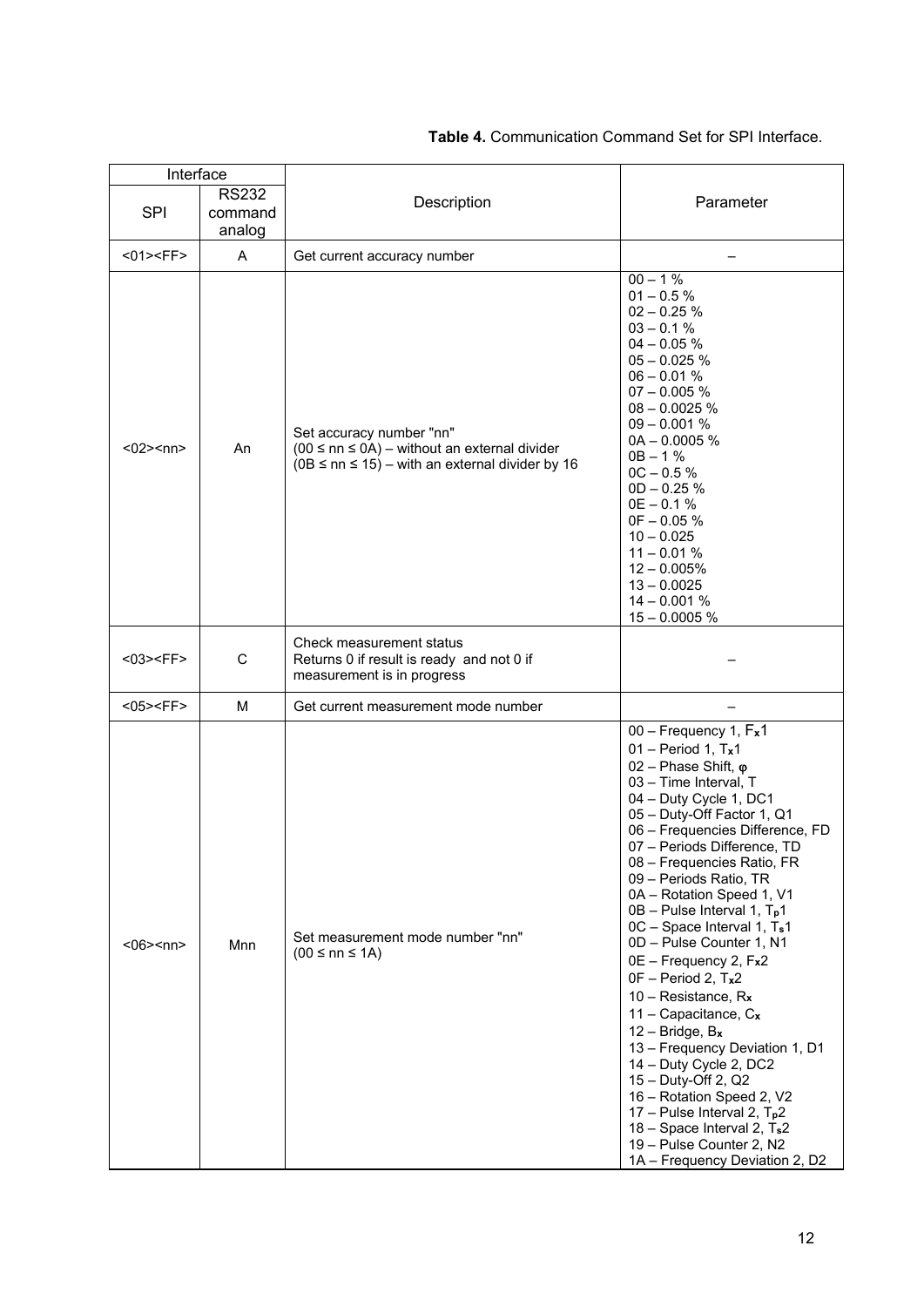| <07> <ff></ff>        | R1             | Get measurement result in BCD format<br>Returns sign byte and 12 bytes of result in BCD<br>code:<br><sign><l5><l4><l3><l2><l1><l0><br/><f0><f1> <f2><f3><f4><f5></f5></f4></f3></f2></f1></f0></l0></l1></l2></l3></l4></l5></sign> |                                                                                                                                                                                                                                                                                                                                                                                                                                                                                                        |
|-----------------------|----------------|-------------------------------------------------------------------------------------------------------------------------------------------------------------------------------------------------------------------------------------|--------------------------------------------------------------------------------------------------------------------------------------------------------------------------------------------------------------------------------------------------------------------------------------------------------------------------------------------------------------------------------------------------------------------------------------------------------------------------------------------------------|
| $<08><$ FF>           | R <sub>2</sub> | Get measurement result in BINARY format<br>Returns 12 bytes of result in binary complementary<br>code:<br>$<$  5>< 4>< 3>< 2>< 1>< 0><br><f0><f1><f2><f3><f4><f5></f5></f4></f3></f2></f1></f0>                                     |                                                                                                                                                                                                                                                                                                                                                                                                                                                                                                        |
| $09$                  | S              | Start measurement                                                                                                                                                                                                                   | $\overline{\phantom{0}}$                                                                                                                                                                                                                                                                                                                                                                                                                                                                               |
| $<$ 0B $>$ $<$ FF $>$ | Z              | Get current number of modulation rotor teeth<br>number                                                                                                                                                                              |                                                                                                                                                                                                                                                                                                                                                                                                                                                                                                        |
| $<$ 0C> $<$ nn>       | Znn            | Set the number "nn" of modulation rotor teeth<br>number for rotation speed measurement mode<br>$(01 \leq nn \leq FF)$                                                                                                               | $1 - 255$                                                                                                                                                                                                                                                                                                                                                                                                                                                                                              |
| $<$ 0D $><$ FF $>$    | E              | Get current reference value                                                                                                                                                                                                         |                                                                                                                                                                                                                                                                                                                                                                                                                                                                                                        |
| <0E> <i><f></f></i>   | Ei.f           | Set reference value<br>$<$  5> $<$  4> $<$  3> $<$  2> $<$  1> $<$  0><br><f0><f1><f2><f3><f4><f5></f5></f4></f3></f2></f1></f0>                                                                                                    | <l5><l0> integer part of BCD<br/>number<br/><f0><f5> fractional part of<br/><b>BCD</b> number</f5></f0></l0></l5>                                                                                                                                                                                                                                                                                                                                                                                      |
| $<$ OF> $<$ FF $>$    | W              | Get current charging time constant                                                                                                                                                                                                  |                                                                                                                                                                                                                                                                                                                                                                                                                                                                                                        |
| <10> <nn></nn>        | Wnn            | Set charging time constant number<br>(00 < n < 1B)                                                                                                                                                                                  | $00 - 100 \mu s$<br>$01 - 200 \,\mu s$<br>$02 - 300 \,\mu s$<br>$03 - 400 \,\mu s$<br>$04 - 500 \,\mu s$<br>$05 - 600 \,\mu s$<br>$06 - 700 \,\mu s$<br>$07 - 800 \,\mu s$<br>$08 - 900 \,\mu s$<br>$09 - 1$ ms<br>$0A - 2ms$<br>$0B - 3ms$<br>$OC - 4 ms$<br>$OD - 5 ms$<br>$0E - 6$ ms<br>$0F - 7$ ms<br>$10 - 8$ ms<br>$11 - 9$ ms<br>$12 - 10$ ms<br>$13 - 20$ ms<br>$14 - 30$ ms<br>$15 - 40$ ms<br>$16 - 50$ ms<br>$17 - 60$ ms<br>$18 - 70$ ms<br>$19 - 80$ ms<br>$1A - 90$ ms<br>$1B - 100$ ms |

Legend:

| <sign></sign> | - sign of result<br>0x20 (space char) for positive result<br>0x2D (minus char) for negative result |
|---------------|----------------------------------------------------------------------------------------------------|
| <ln></ln>     | - byte n of integer part of result                                                                 |
| <fn></fn>     | - byte n of fractional part of result                                                              |
| <⊢F>          | - dummy byte                                                                                       |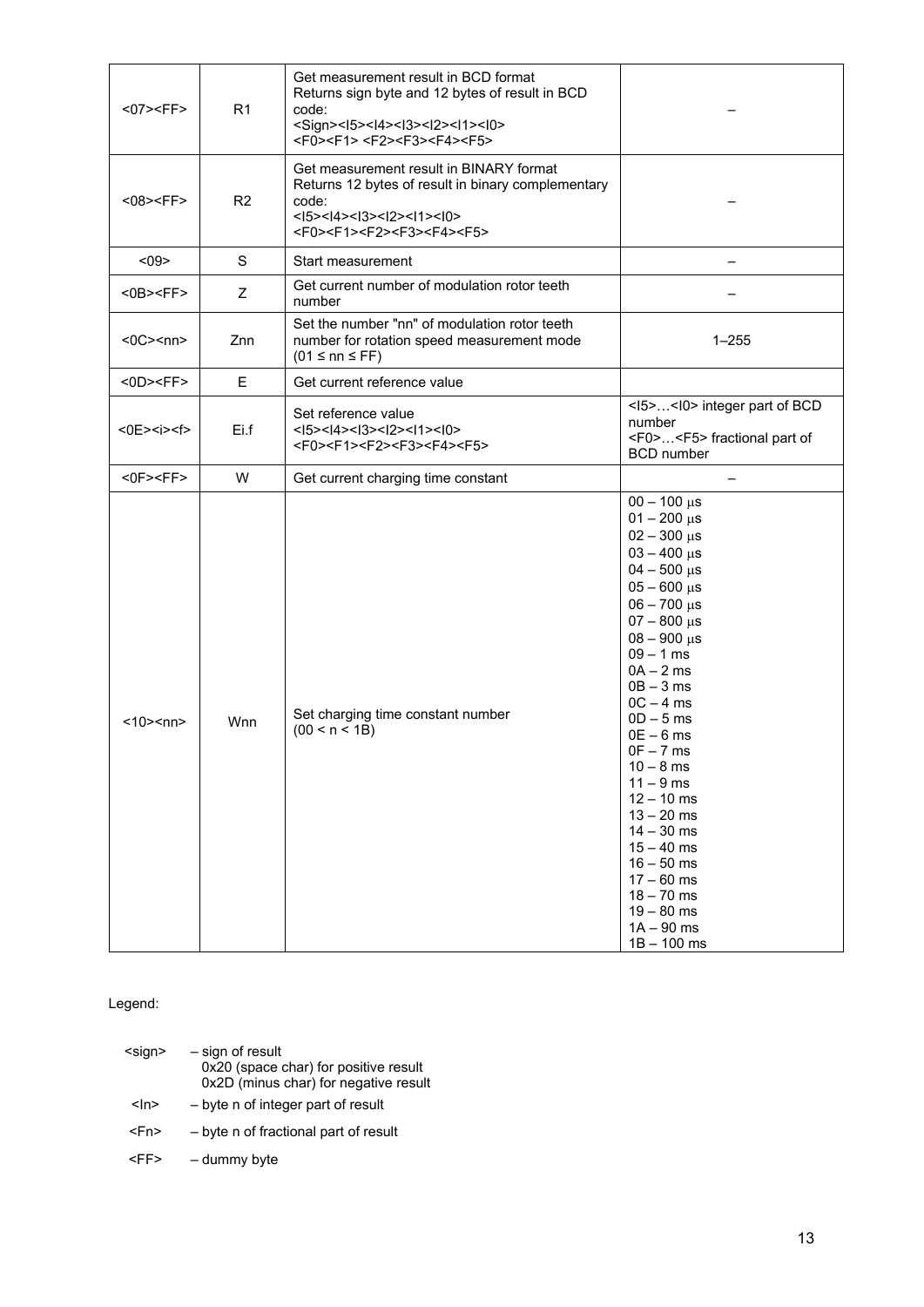

**Figure 5.** Interfacing Circuit for Connection the USTI-EXT to PC.



**Figure 6.** The USTI-EXT Circuit Diagram for the 3-wire Serial Interface (SPI).

#### **5.2.3 2-wire Interface (I2C Compatible)**

The brief communication command set description for I**<sup>2</sup>**C interface, appropriate measuring modes and programmed converted accuracies are adduced in Table 5. The USTI-EXT can have one of 8 possible addresses that can be setup by A0-A2 pins. The absolute address of a device has the following format 1110<A2><A1><A0>.

The circuit diagram for the 2-wire I**2**C interface is shown in Figure 7. The connector XP1 is used for incircuit automated calibration. In the working mode the jumper J1 must be set in the ON position and in the calibration mode it should be switched to the OFF position.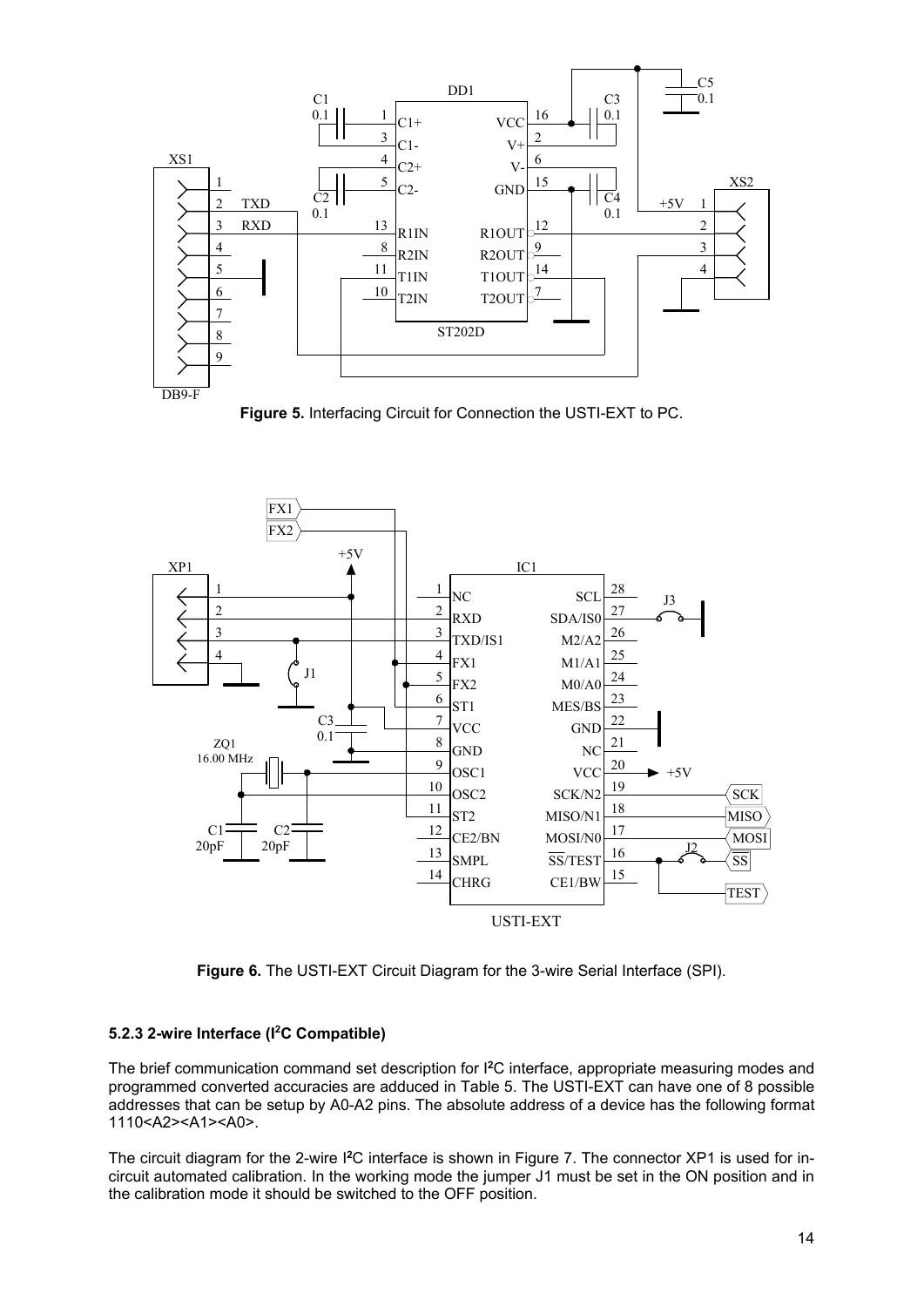| Interface<br><b>RS232</b><br>${}^{12}$ C<br>command |                | Description                                                                                                                                                                                                                         | Parameter                                                                                                                                                                                                                                                                                                                                                                                                                                                                                                                                                                                                                                                                                                                                                                                               |
|-----------------------------------------------------|----------------|-------------------------------------------------------------------------------------------------------------------------------------------------------------------------------------------------------------------------------------|---------------------------------------------------------------------------------------------------------------------------------------------------------------------------------------------------------------------------------------------------------------------------------------------------------------------------------------------------------------------------------------------------------------------------------------------------------------------------------------------------------------------------------------------------------------------------------------------------------------------------------------------------------------------------------------------------------------------------------------------------------------------------------------------------------|
|                                                     | analog         |                                                                                                                                                                                                                                     |                                                                                                                                                                                                                                                                                                                                                                                                                                                                                                                                                                                                                                                                                                                                                                                                         |
| $01$                                                | Α              | Get current accuracy number                                                                                                                                                                                                         |                                                                                                                                                                                                                                                                                                                                                                                                                                                                                                                                                                                                                                                                                                                                                                                                         |
| $<02>$ <nn></nn>                                    | An             | Set accuracy number "nn"<br>$(00 \leq nn \leq 0A)$ – without an external divider<br>$(0B \leq nn \leq 15)$ – with an external divider by 16                                                                                         | $00 - 1%$<br>$01 - 0.5 %$<br>$02 - 0.25 %$<br>$03 - 0.1 %$<br>$04 - 0.05 %$<br>$05 - 0.025$ %<br>$06 - 0.01 %$<br>$07 - 0.005 %$<br>$08 - 0.0025$ %<br>$09 - 0.001 %$<br>$0A - 0.0005$ %<br>$0B - 1%$<br>$0C - 0.5%$<br>$OD - 0.25 %$<br>$0E - 0.1 %$<br>$0F - 0.05 %$<br>$10 - 0.025$<br>$11 - 0.01 %$<br>$12 - 0.005%$<br>$13 - 0.0025$<br>$14 - 0.001 %$<br>$15 - 0.0005$ %                                                                                                                                                                                                                                                                                                                                                                                                                          |
| $03$                                                | С              | Check measurement status<br>Returns 0 if result is ready and not 0 if<br>measurement is in progress                                                                                                                                 |                                                                                                                                                                                                                                                                                                                                                                                                                                                                                                                                                                                                                                                                                                                                                                                                         |
| <05>                                                | M              | Get current measuring mode number                                                                                                                                                                                                   |                                                                                                                                                                                                                                                                                                                                                                                                                                                                                                                                                                                                                                                                                                                                                                                                         |
| $<06>$ snn>                                         | Mn             | Set measurement mode number "nn"<br>$(00 \leq nn \leq 1A)$                                                                                                                                                                          | 00 - Frequency 1, Fx1<br>$01 - Period 1, T_x1$<br>02 - Phase Shift, $\varphi$<br>03 - Time Interval, T<br>04 - Duty Cycle 1, DC1<br>05 - Duty-Off Factor 1, Q1<br>06 - Frequencies Difference, FD<br>07 - Periods Difference, TD<br>08 - Frequencies Ratio, FR<br>09 - Periods Ratio, TR<br>0A - Rotation Speed 1, V1<br>0B - Pulse Interval 1, T <sub>p</sub> 1<br>0C - Space Interval 1, Ts1<br>0D - Pulse Counter 1, N1<br>0E - Frequency 2, Fx2<br>$0F - Period 2, Tx2$<br>10 – Resistance, $R_x$<br>11 – Capacitance, $C_x$<br>$12 - Bridge$ , $B_x$<br>13 - Frequency Deviation 1, D1<br>14 - Duty Cycle 2, DC2<br>15 - Duty-Off 2, Q2<br>16 - Rotation Speed 2, V2<br>17 – Pulse Interval 2, $T_p$ 2<br>18 - Space Interval 2, Ts2<br>19 - Pulse Counter 2, N2<br>1A - Frequency Deviation 2, D2 |
| $07$                                                | R <sub>1</sub> | Get measurement result in BCD format<br>Returns sign byte and 12 bytes of result in BCD<br>code:<br><sign><l5><l4><l3><l2><l1><l0><br/><f0><f1> <f2><f3><f4><f5></f5></f4></f3></f2></f1></f0></l0></l1></l2></l3></l4></l5></sign> |                                                                                                                                                                                                                                                                                                                                                                                                                                                                                                                                                                                                                                                                                                                                                                                                         |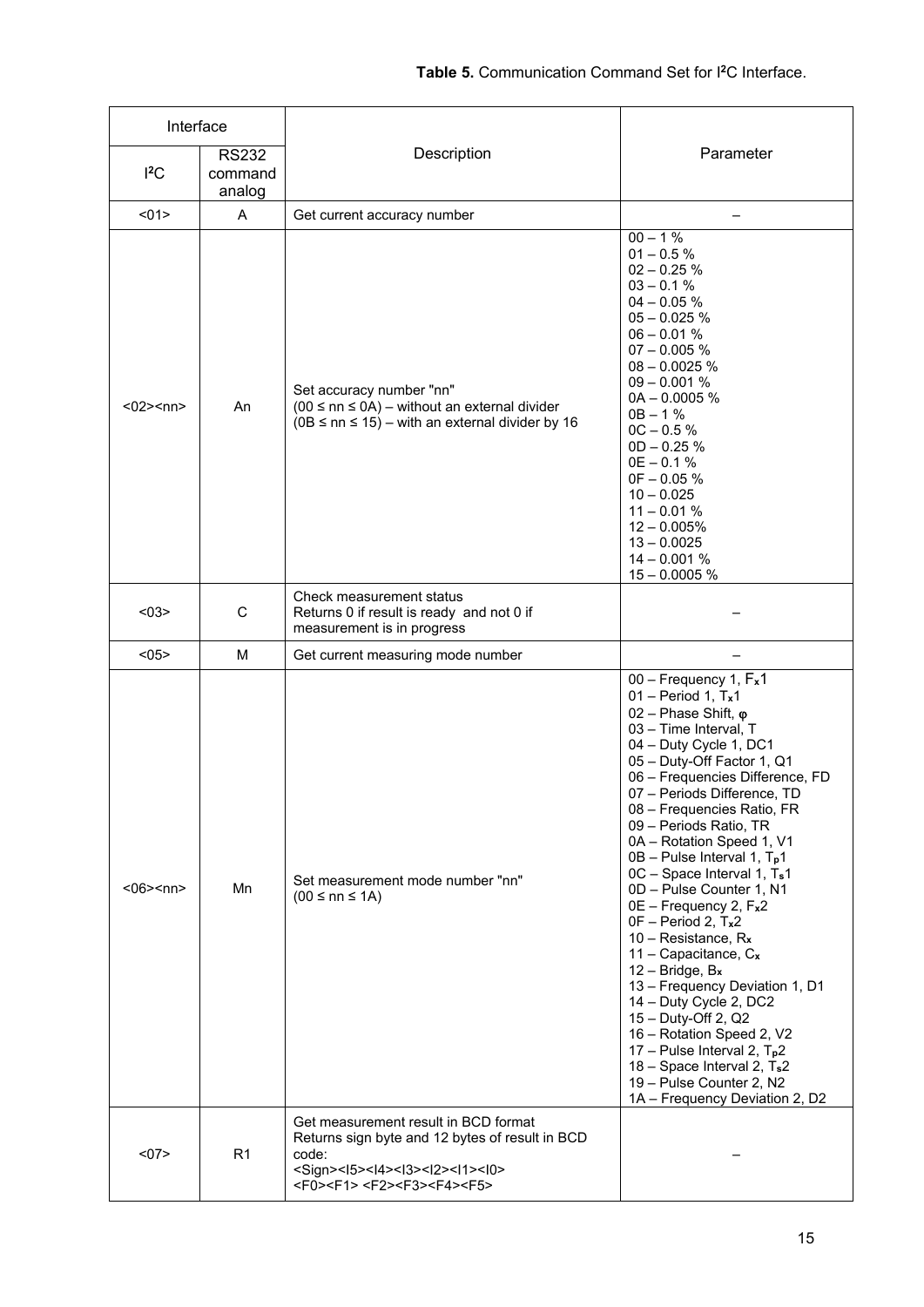| < 08                | R <sub>2</sub> | Get measurement result in BINARY format<br>Returns 12 bytes of result in binary complementary<br>code:<br>$<$  5>< 4>< 3>< 2>< 1>< 0><br><f0><f1><f2><f3><f4><f5></f5></f4></f3></f2></f1></f0> |                                                                                                                                                                                                                                                                                                                                                                                                                                                                                                           |
|---------------------|----------------|-------------------------------------------------------------------------------------------------------------------------------------------------------------------------------------------------|-----------------------------------------------------------------------------------------------------------------------------------------------------------------------------------------------------------------------------------------------------------------------------------------------------------------------------------------------------------------------------------------------------------------------------------------------------------------------------------------------------------|
| < 09                | S              | Start measurement                                                                                                                                                                               |                                                                                                                                                                                                                                                                                                                                                                                                                                                                                                           |
| $0B$                | Z              | Get current number of modulation rotor teeth<br>number                                                                                                                                          |                                                                                                                                                                                                                                                                                                                                                                                                                                                                                                           |
| $<$ 0C> $<$ nn>     | Znn            | Set the number "nn" of modulation rotor teeth<br>number for rotation speed measurement mode<br>$(01 \leq nn \leq FF)$                                                                           | $1 - 255$                                                                                                                                                                                                                                                                                                                                                                                                                                                                                                 |
| $<$ 0D $>$          | E              | Get current reference value                                                                                                                                                                     |                                                                                                                                                                                                                                                                                                                                                                                                                                                                                                           |
| <0E> <i><f></f></i> | Ei.f           | Set reference value<br>$<$  5>< 4>< 3>< 2>< 1>< 0><br><f0><f1><f2><f3><f4><f5></f5></f4></f3></f2></f1></f0>                                                                                    | <l5><l0> integer part of BCD<br/>number<br/><f0><f5> fractional part of<br/><b>BCD</b> number</f5></f0></l0></l5>                                                                                                                                                                                                                                                                                                                                                                                         |
| $<$ OF>             | W              | Get current charging time constant                                                                                                                                                              |                                                                                                                                                                                                                                                                                                                                                                                                                                                                                                           |
| $<10$ > $<$ nn >    | Wnn            | Set charging time constant number<br>(00 < n < 1B)                                                                                                                                              | $00 - 100 \,\mu s$<br>$01 - 200 \,\mu s$<br>$02 - 300 \,\mu s$<br>$03 - 400 \,\mu s$<br>$04 - 500 \,\mu s$<br>$05 - 600 \,\mu s$<br>$06 - 700 \,\mu s$<br>$07 - 800 \,\mu s$<br>$08 - 900 \,\mu s$<br>$09 - 1$ ms<br>$0A - 2ms$<br>$OB - 3 ms$<br>$OC - 4 ms$<br>$OD - 5 ms$<br>$0E - 6$ ms<br>$0F - 7$ ms<br>$10 - 8$ ms<br>$11 - 9$ ms<br>$12 - 10$ ms<br>$13 - 20$ ms<br>$14 - 30$ ms<br>$15 - 40$ ms<br>$16 - 50$ ms<br>$17 - 60$ ms<br>$18 - 70$ ms<br>$19 - 80$ ms<br>$1A - 90$ ms<br>$1B - 100$ ms |

# Legend:

| $<$ sign $>$ | - sign of result<br>0x20 (space char) for positive result<br>0x2D (minus char) for negative result |
|--------------|----------------------------------------------------------------------------------------------------|
| <ln></ln>    | - byte n of integer part of result                                                                 |

<Fn> – byte n of fractional part of result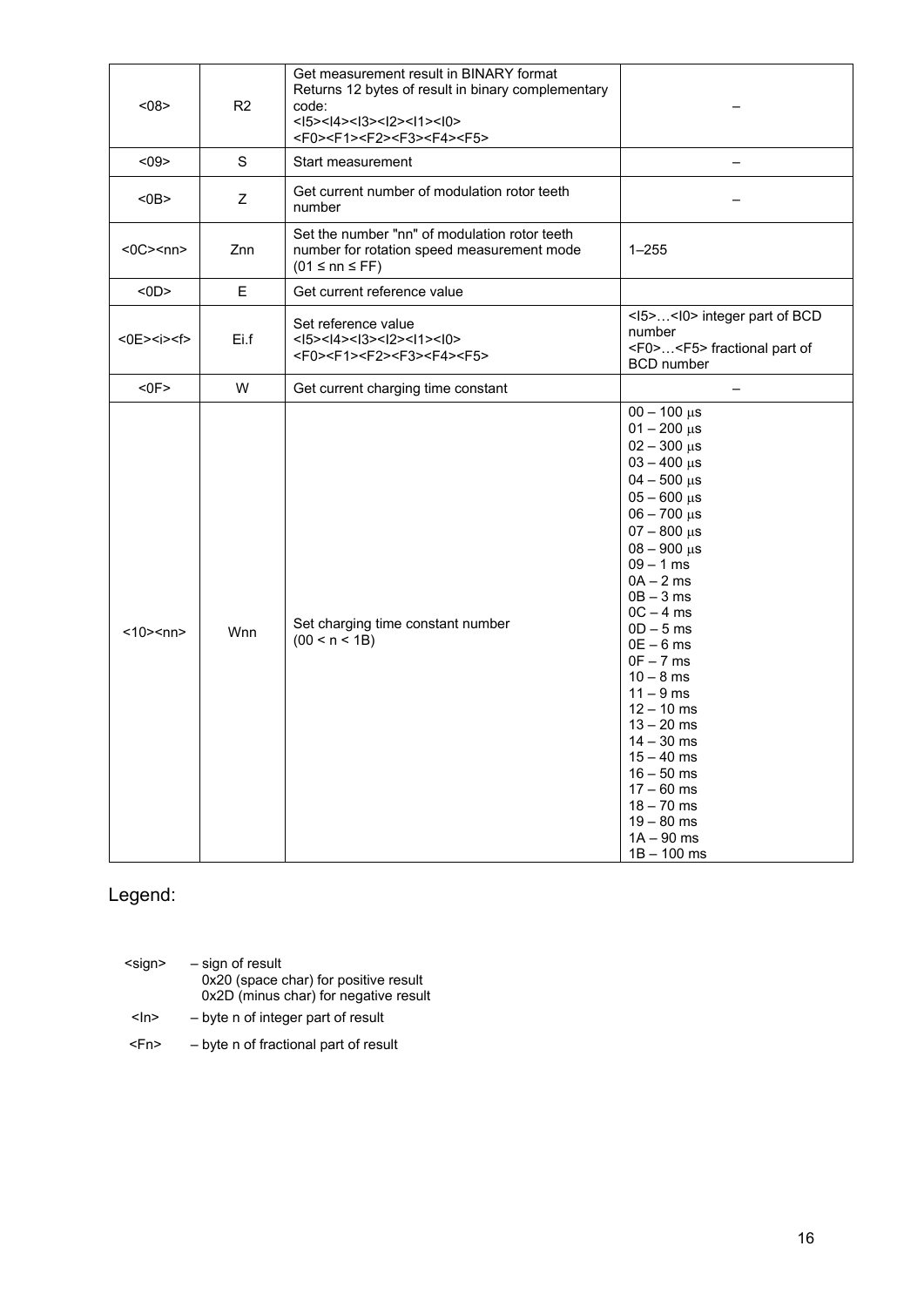

**Figure 7.** The USTI-EXT Circuit Diagram for the 2-wire I**<sup>2</sup>**C Interface.

#### **5. 3 Quartz-Accurate Automated Calibration**

The 16 MHz quartz crystal is a reference in the converter. Very often, low-cost quartz crystals have a low accuracy (> 30 ppm) because of systematic errors due to crystal manufacturing. For example, a low cost 16 MHz, 30 ppm quartz crystal can have a real frequency of 16 001 400 Hz that corresponds approximately to 90 ppm. Therefore, if the user is going to work with an error not better than 0.01 %, no any calibration is necessary. If the relative error must be better than 0.01 %, the USTI-EXT must be calibrated in order to take into account the quartz crystal systematic error.

The USTI-EXT provides so-called in-circuit quartz-accurate automated calibration. The calibration is made by means of the communication interface RS232. The USTI-EXT is connected to a PC by connector XP1 (Figures 3-4, 6-7). In the calibration mode all jumpers in Figures 4, 6, 7 must be in the OFF position.

The calibration sequence for the USTI-EXT is the following.

- 1) The test command "T" toggles the USTI-EXT to the calibration mode. A sequence of rectangular pulses with frequency f**osc**/2 is generated at the TEST output.
- 2) The frequency of this pulse sequence should be measured with the help of an external frequency counter with accuracy not worse than 0.0001 % or at least 0.0002 %.
- 3) Use the command "Fi.f" to put the clock constant value into the USTI-EXT. The command "F" without parameters indicates the internal value of the clock constant and can be used for checking the number loaded.

The calibration is performed only once. The correction factor ∆ is stored in the nonvolatile memory of the USTI-EXT, which holds this value after power-off.

Example:

Toggle the USTI-EXT in the calibration mode by "T" command entered in any terminal software, working under Windows operation systems:

>T

Let the measured frequency on the TEST output is 16001400.257865 Hz, for example. So we send the clock constant command: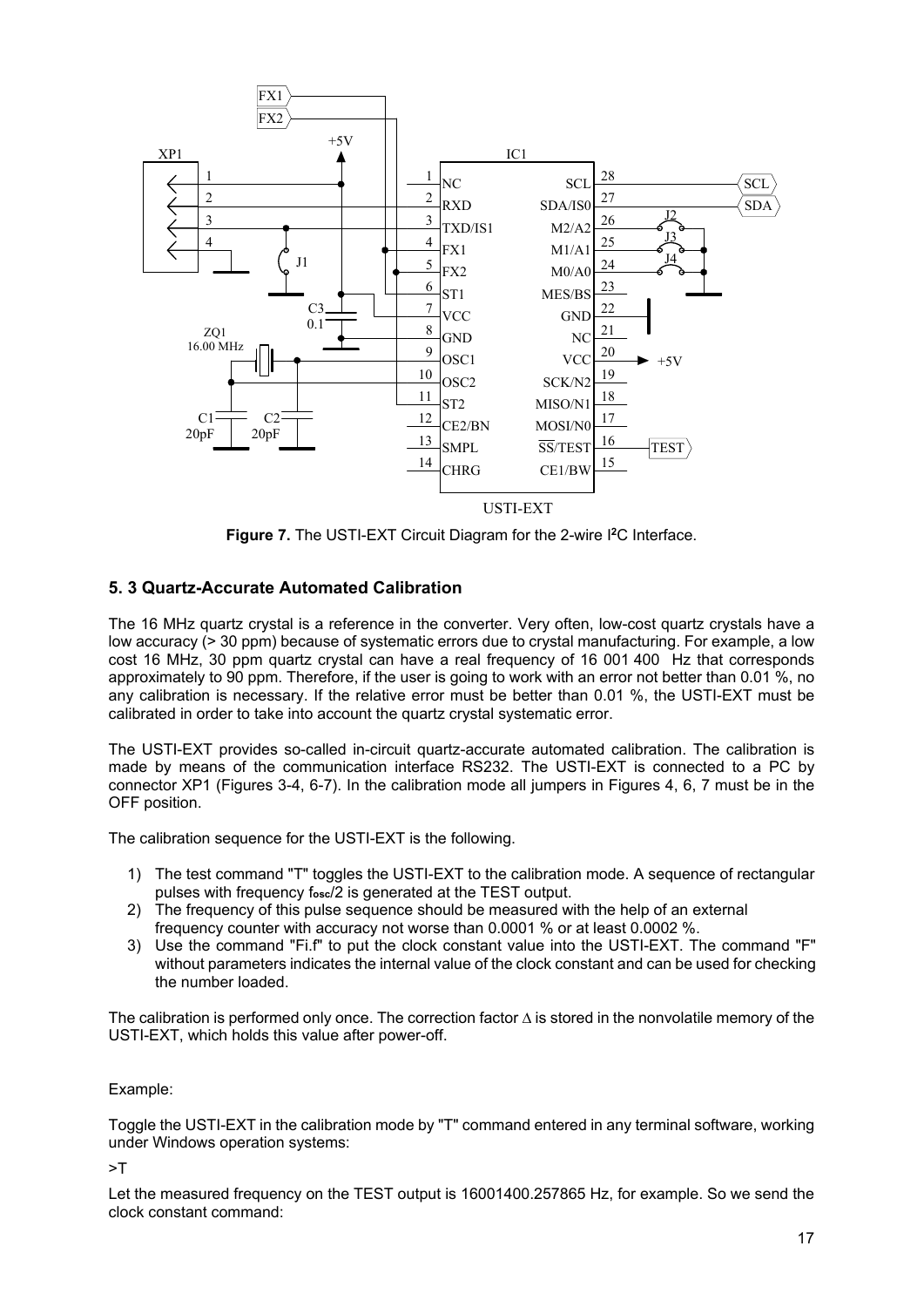>F16001400.257865 Then to check programmed value we send the command >F 16001400.257865

The returned result 10000694.257865 testifies about the properly stored value of correction factor for the given quartz crystal. After that the USTI-EXT is ready for conversion in the frame of accuracy ranges specified in this document.

The similar calibration also is useful at work of the converter outside normal conditions (for example, at the increased or decreased ambient temperature) with the purpose of correction of an additional temperature error. After a long term USTI-EXT usage, such periodical calibration will also reduce the quartz crystal error due to the crystal aging.

### **6. Measuring Modes**

In this section, we specify the USTI-EXT properties for all measuring modes. Names of these modes are the same as used in Table 2.

#### **6.1 Mode 0. FX1: Frequency, channel 1, 1 Hz – 7.5 MHz without prescaling**

In this mode a frequency signal f**x1** (should be TTL rectangular pulses) must be connected in parallel to inputs FX1 and ST1. If the pulse shape differs from square wave, the usage of an external input shaper (Schmitt-trigger signal conditioner) is recommended. At low and infralow frequency measurements it is recommended to use a low-pass filter.

If the maximum converted frequency exceeds 7.5 MHz, it is necessary to use an external prescaler (external divider by 16) and to choose the appropriate mode and accuracy by means of commands or external switches N0-N2. By this way the frequency range will be extended up to 120 MHz.

The conversion error in this mode is constant and does not exceed the programmed in all frequency range. The conversion result is represented in Hz. All conversion accuracies specified in the Table 2 are available in this mode.

#### **6.2 Mode 1. TX1: Period, channel 1, 150 ns – 20 s**

This mode of measurement is similar to the Mode 1. The conversion result is represented in microseconds. All conversion accuracies specified in Table 2 are available in this mode. The mode with prescaling (external divider by 16) is also possible.

#### **6.3 Mode 2. : Phase-Shift, 0 - 360º, fxmax = 500 kHz at 50 % duty-cycle**

The pulse sequences with the same frequency, a phase-shift between which need to be converted into a digital are connected to inputs FX1, ST1 and FX2, ST2 accordingly. Units for conversion result are degrees. The programmed accuracy influences on the period conversion. The conversion error of phaseshift does not depend on the pulse sequences period, but depends on the pulse width.

#### **6.4 Mode 3. T: Time Interval Between Start- and Stop-Impulse, 2 µs - 250 s**

Start- and stop-pulse are connected to FX1, ST1 and FX2, ST2 inputs accordingly. The USTI-EXT converts the time interval between these pulses into digital. In this mode the conversion error does not depend on the value on inputs N0-N3 or given in a command mode through one of possible interfaces and can be calculated according to the equation (1) for each value of converted time interval. Units of measurements for conversion result are microseconds.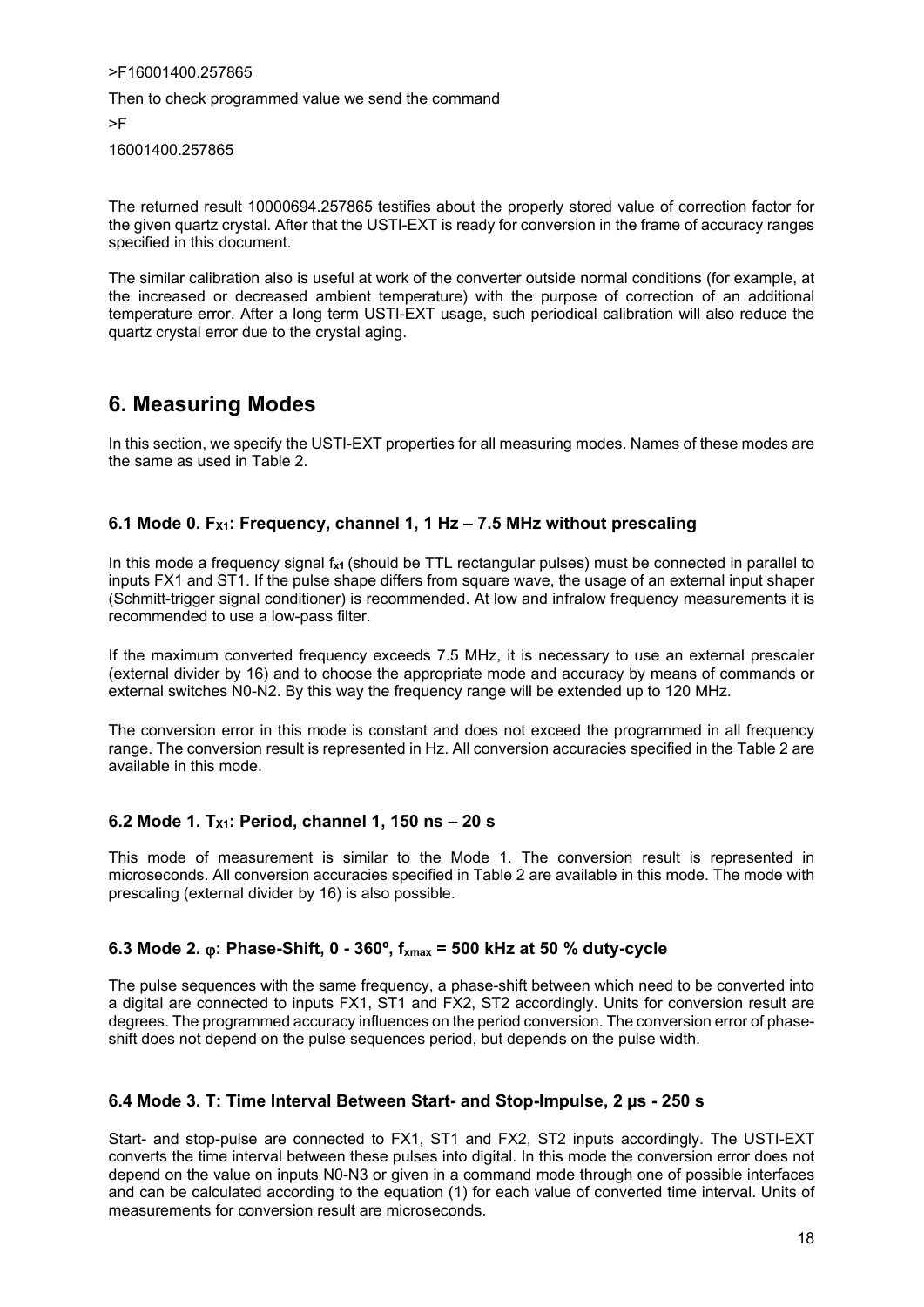#### **6.5 Mode 4. D.C.: Duty-Cycle 1: 0 – 1 at fxmax ≤ 500 kHz for 40-60 % D.C.**

The pulse signal is coming on inputs FX1, ST1. The programmed accuracy influences on the period conversion. The conversion error does not depend on the period of pulse signal, but depends on the pulse width.

#### **6.6 Mode 5. Q: Duty-Off Factor (1/D.C), 10-8 – 8∙106 , at ≤ 500 kHz for 40-60 % D.C.**

Similarly to the Mode 4, the pulse sequence is coming on FX1, ST1 inputs. The programmed accuracy influences on the period conversion. The conversion result depends on the pulse width.

#### **6.7 Mode 6. FD: Frequency Difference with Sign Determination f<sub>x1</sub> - f<sub>x2</sub>, 0-7.5 MHz.**

The frequency signal f**x1** is coming on FX1, ST1 inputs and signal f**x2** - on FX2, ST2 inputs. The sign "minus" before the result of measurement testifies that f**x1** < f**x2**. All conversion accuracies specified in Table 2 are available in this mode. The mode with prescaling (external divider by 16) is also possible.

#### **6.8 Mode 7. PD: Period Difference with Sign Determination**  $T_{x1}$  **-**  $T_{x2}$ **, 0 – 20 s**

The pulse signal with period T**x1** is coming on FX1, ST1 inputs and signal with period T**x2** - on FX2, ST2 inputs. The sign "minus" before the result of measurement testifies that  $T_{x1} < T_{x2}$ . All conversion accuracies specified in Table 2 are available in this mode. The mode with prescaling (external divider by 16) is also possible.

#### **6.9 Mode 8. FR: Frequency Ratio, fx1/fx2, 10-9 – 1.4 . 108**

The frequency signal f**x1** is coming on FX1, ST1 inputs and signal f**x2** - on FX2, ST2 inputs. All conversion accuracies specified in Table 2 are available in this mode. The mode with prescaling (external divider by 16) is also possible.

#### **6.10 Mode 9. PR: Period Ratio, Tx1/Tx2, 10-9 – 1.33 . 108**

The pulse sequence with period T**x1** is coming on FX1, ST1 inputs, and pulse sequence with period T**x2** – on FX2, ST2 inputs. All conversion accuracies specified in Table 2 are available in this mode. The mode with prescaling (external divider by 16) is possible.

#### **6.11 Mode 10. n: Rotation Speed (rpm), nx**

The USTI-EXT can measure a rotation speed and present the results in rpm units. The number of encoder's teeth Z (1…255) must be set up in advance. In the Master Mode (interface RS232, unidirectional mode), by default Z=1.

In a sensor system the USTI-EXT can also measure rotation acceleration. An external microcontroller or PC calculates acceleration of rotation based on two measurements *n1* and *n2* of rotation speed and time interval for the second measurement *t*<sub>2</sub>:

$$
\varepsilon = \frac{n_1 - n_2}{t_2}, \text{ r/min}^2 \tag{2}
$$

The sign "-" indicates deceleration of rotation, and "+" indicates acceleration of rotation.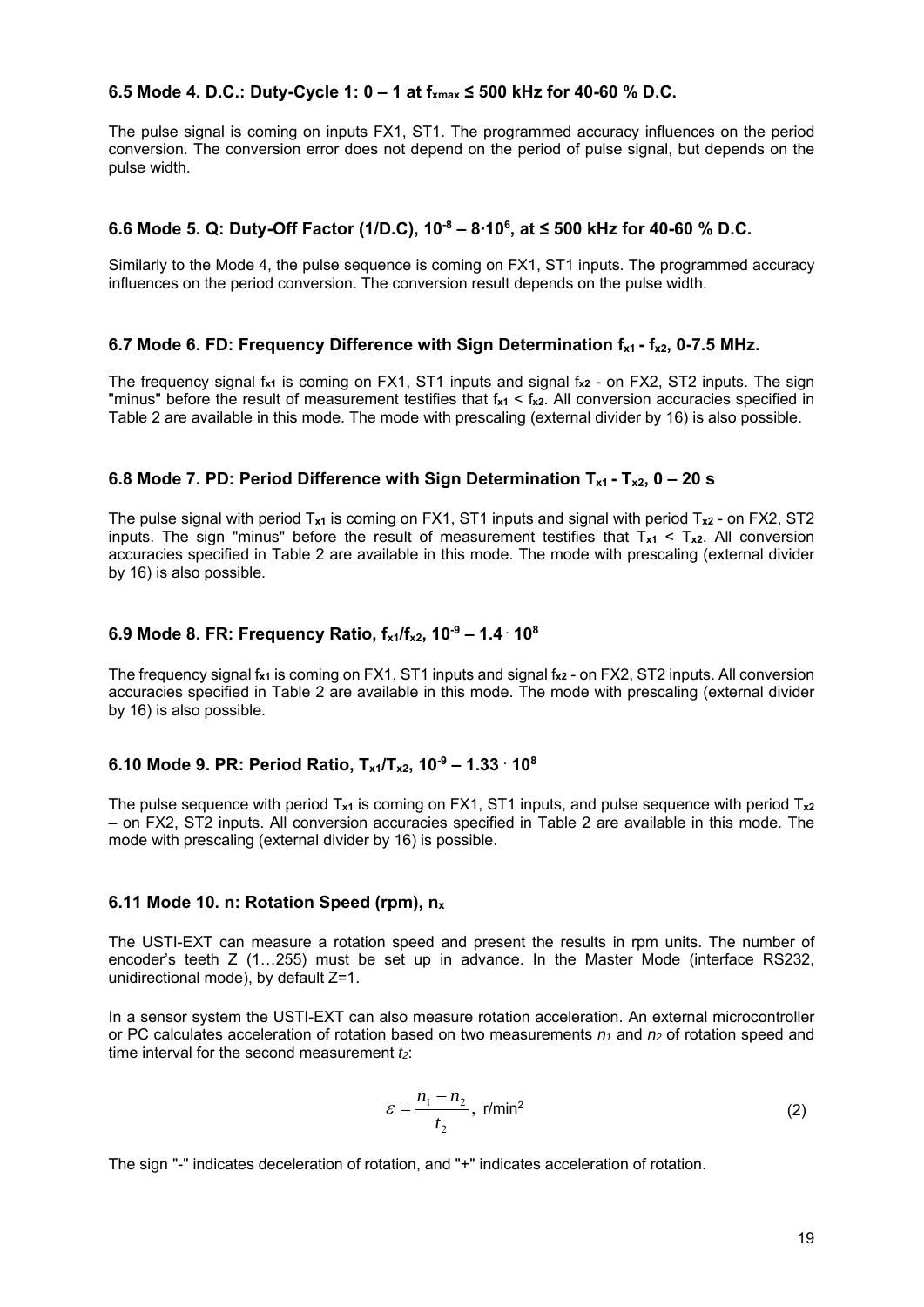#### **6.12 Mode 11. tp: Pulse Width, tp 2 µs – 250 s**

Pulse signal is coming on FX1, ST1 inputs. In this mode the conversion error does not depend on the value on N0-N2 inputs or given through one of possible interfaces and can be calculated according to the formula (1) for each value of converted pulse width. Units of measurements for result are microseconds.

#### **6.13 Mode 12. ts: Space Interval, ts 2 µs – 250 s**

This mode of measurement is similar to the Mode 11. Pulse signal is coming on FX1, ST1 inputs. In this mode the conversion error does not depend on the value on N0-N2 inputs or given through one of possible interfaces and can be calculated according to the formula (1) for each value of converted pulse width. Units of measurements for result are microseconds.

# **6.14 Mode 13. N: Pulse Number (Events) Count, N<sub>x</sub> 0 – 4∙10<sup>9</sup>**

The USTI-EXT can count the pulse number (events) on FX1, ST1 inputs. Each reinitialization of the mode resets the counter to zero.

#### **6.15 Mode 14. Fx2: Frequency, channel 2, 1 Hz – 7.5 MHz without prescaling**

In this mode a frequency signal f**x2** (should be TTL rectangular pulses) must be connected in parallel to inputs FX2 and ST2. If the pulse shape differs from rectangular, the usage of an external input shaper is recommended. At low and infralow frequency measurements it is recommended to use the low-pass filter.

If the maximum converted frequency exceeds 7.5 MHz, it is necessary to use an external prescaler (external divider by 16) and to choose the appropriate mode and accuracy by means of commands or external switches N0-N2. By this way the frequency range will be expanded up to 120 MHz.

The conversion error in this mode is constant and does not exceed the programmed in all frequency range. The conversion result is represented in Hz. All conversion accuracies specified in Table 2 are available in this mode.

#### **6.16 Mode 15. Tx2: Period, channel 2, 150 ns – 20 s**

This mode of measurement is similar to the Mode 14. The conversion result is represented in microseconds. All conversion accuracies specified in Table 2 are available in this mode. The mode with prescaling (external divider by 16) is also possible.

#### 6.17 Mode 16. Resistance, R<sub>x</sub>, 12  $\Omega$  to 10 M $\Omega$

In this mode unknown resistor *Rx* (or sensing elements as platinum resistor or thermistor), reference resistor *Rc*, calibrating capacitor *C* and limiting resistor *Ro* must be connected to the USTI-EXT as it is show in Figure 8.

The capacitance (in Farads) of calibrating capacitor should be calculated according to the following equation:

$$
C \ge \frac{0.002}{R_c},\tag{3}
$$

and  $R_c \le R_x$ . The limiting resistor must be  $R_0 \approx 300$  ... 600  $\Omega$ .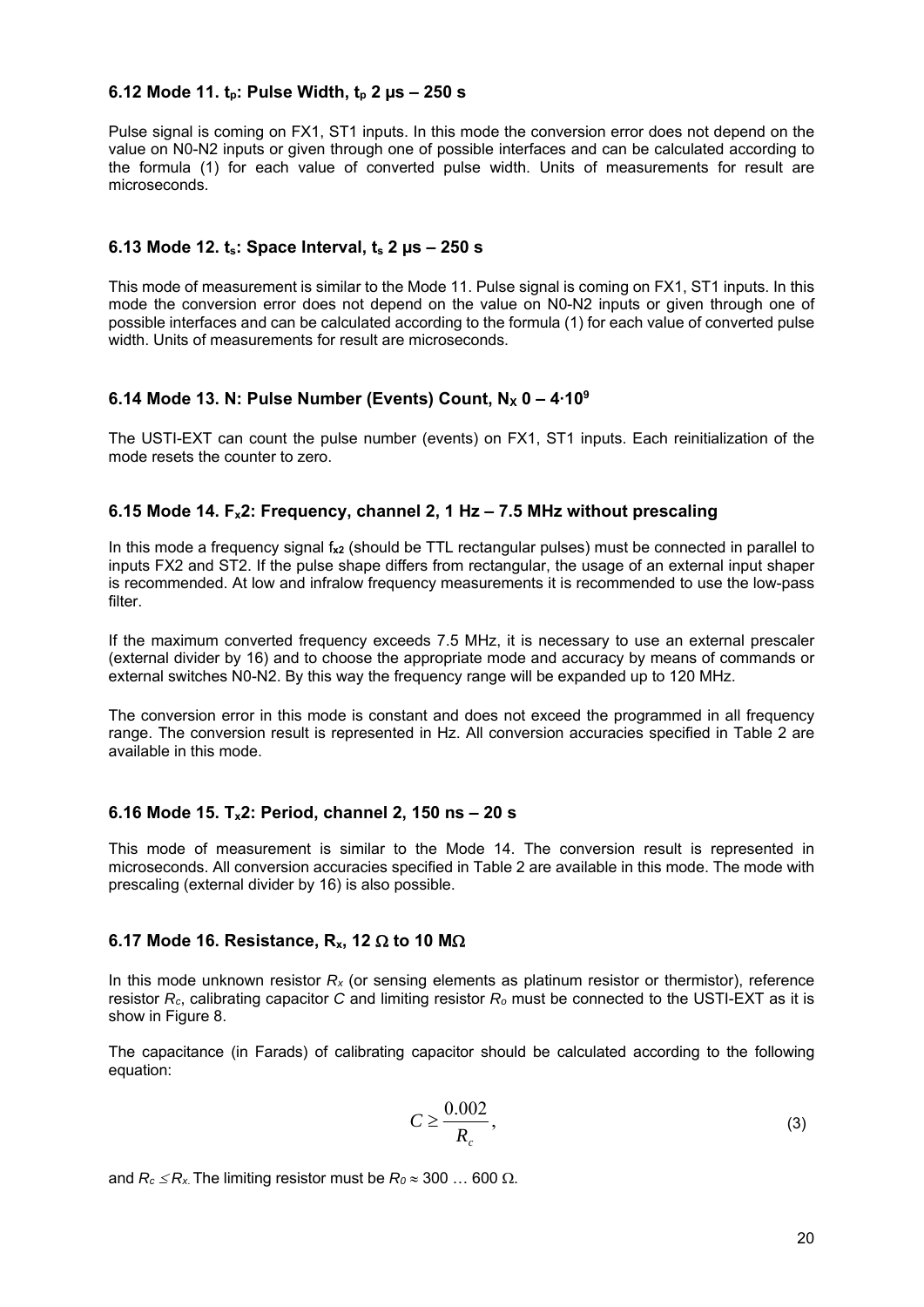

**Figure 8.** The USTI-EXT Circuit Diagram for Resistance Measurement.

The value of reference resistor *Rc* must be set up with the help of "Ei.f" command (see Table 2), where "i.f" is the fixed point decimal number: "I" is the integer part (1 to 12 decimal digits) and "f" is the fractional part (0 to 12 decimal digits).

The charging time (in seconds) should be calculated as

$$
T = 2200 \times C \tag{4}
$$

The charging time can be set up with the help of USTI's command "Wnn". All possible values for "Wnn" command are shown in Table 2. It is not necessary to set up accuracy in this mode.

In the master communication mode the charging time should be set up with the help of external switches N0, N1, N2 (see Table 2). In this mode the result at the converter's output will be presented as *Rx/Rc*. In order to get the actual capacitance, such result must be multiplied by *Rc*.

The USTI-EXT has the average relative error  $\pm 0.6$  % in a wide measuring range from 12  $\Omega$  to 10 M $\Omega$ . A conditional splitting of the range of measurement into sub ranges with a choice of appropriate values and types of *Rc* and *C* has allowed to receive also the relative error ± 0.01 % or better by using of precision external electronic components.

#### 6.18 Mode 17. Capacitance,  $C_x$ , 60 pF to 100  $\mu$ F

In this mode unknown capacitor *Cx* (or sensing element), reference capacitor *Cref* and limiting resistor *R*  must be connected to the USTI-EXT as it is show in Figure 9.

The resistance (in Ohm) should be calculated according to the following equation:

$$
R \ge \frac{0.002}{C_{ref}}\tag{5}
$$

The charging time (in seconds) should be calculated according to equation (4) and set up with the same command "Wnn". The value of *Cref* should be set up with the help of appropriate USTI's command Ei.f, where "i.f" is the fixed point decimal number: "I" is the integer part (1 to 12 decimal digits) and "f" is the fractional part (0 to 12 decimal digits).

In the master communication mode the charging time should be set up with the help of external switches N0, N1, N2 (see Table 2). In this mode the result at the converter's output will be presented as *Cx/Cref* . In order to get the actual capacitance, such result must be multiplied by *Cref*.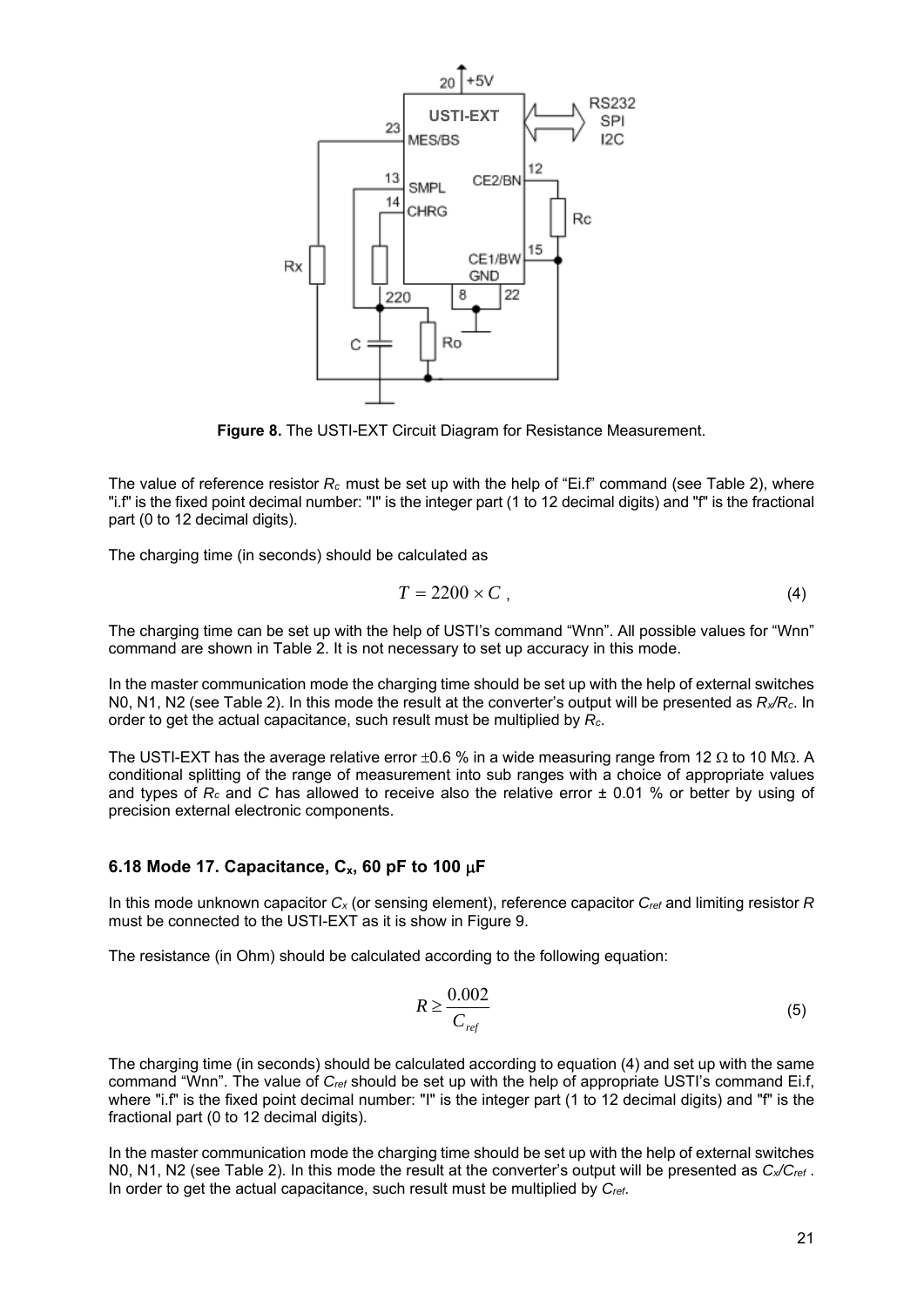

**Figure 9.** The USTI-EXT Circuit Diagram for Capacitance Measurement.

The average relative error in this mode is  $\pm$  0.045 % over all wide measuring range and does not exceed 0.9 % the worst case. It can be reduced by the using of precision external components.

#### **6.19 Mode 18. Resistive bridge**

In this mode a passive resistive bridge, a limiting resistor R and capacitor C must be connected to the USTI-EXT as in shown in Figure 10.



**Figure 10.** The USTI-EXT Circuit Diagram for Resistive Bridge Measurement.

The capacitance (in Farads) of capacitor *C* should be calculated according to the following equation:

$$
C \ge \frac{0.002}{R_a},\tag{6}
$$

where  $R_a$  is the resistance of a bridge arm. The charging time (in seconds) should be calculated according to equation (4). It must be set up with the help of command "Wnn". In the master communication mode the charging time should be set up with the help of external switches  $N_0$ ,  $N_1$ ,  $N_{2}$ ;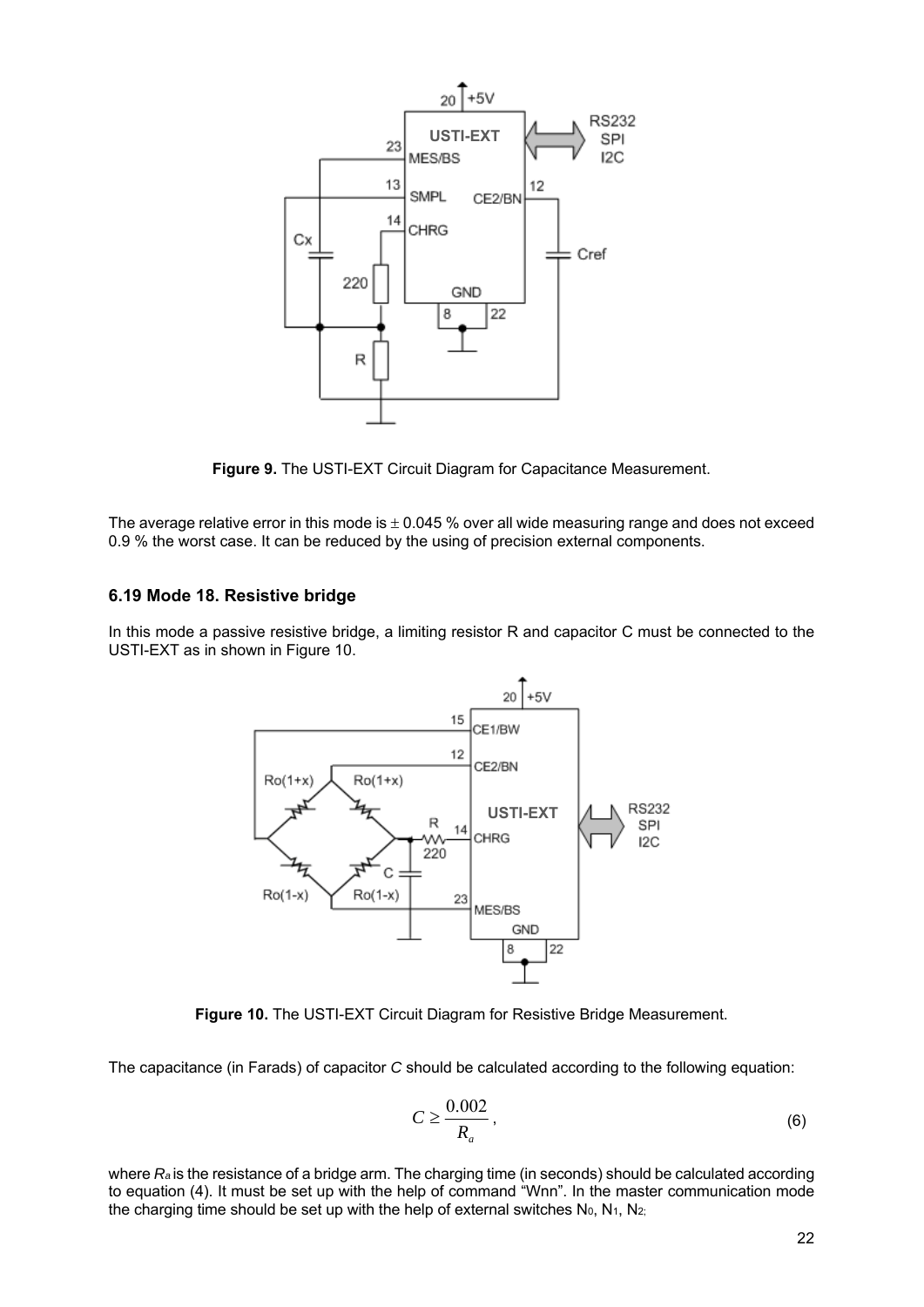#### 6.20 Mode 19. Frequency Deviation 1, D<sub>A1,</sub> 0-7.5 MHz

In this mode an absolute (in Hz) or relative (%) frequency deviation from the value, which is set-up with the help of "Ei.f" command (see Table 2) will be measured. The absolute or relative frequency deviation mode is selected by "Ann" command (see Table 2): at A00 and A0B (a mode with prescaller) the absolute deviation will be measured; at other parameters – the relative deviation will be measured. Accuracy in this mode(s) does not depend on parameters of "Ann" command and is selected maximal possible (0.0005 % relative error).

#### **6.21 Mode 20. D.C.2: Duty-Cycle 2: 0 – 1 at**  $f_{\text{max}} \le 500$  **kHz for 40-60 % D.C.**

This mode is the same as the Mode 4 (see section 6.5) but measurements will be made in the  $2<sup>nd</sup>$  channel of USTI-EXT.

#### **6.22 Mode 21. Q2: Duty-Off Factor 2: (1/D.C), 10-8 – 8∙106 , at ≤ 500 kHz for 40-60 % D.C.**

This mode is the same as the Mode 5 (see section 6.6) but measurements will be made in the  $2^{nd}$  channel of USTI-EXT.

#### **6.23 Mode 22. n<sub>2</sub>: Rotation Speed 2 (rpm), n<sub>x</sub>**

This mode is the same as the Mode 10 (see section 6.11) but measurements will be made in the  $2^{nd}$ channel of USTI-EXT.

#### **6.24 Mode 23. tp2: Pulse Width 2, tp 2 µs – 250 s**

This mode is the same as the Mode 11 (see section 6.12) but measurements will be made in the  $2^{nd}$ channel of USTI-EXT.

#### **6.25 Mode 24. ts2: Space Interval 2, ts 2 µs – 250 s**

This mode is the same as the Mode 12 (see section 6.13) but measurements will be made in the  $2^{nd}$ channel of USTI-EXT.

#### **6.26 Mode 25. N2: Pulse Number (Events) Count 2, N<sub>x</sub> 0 – 4⋅10<sup>9</sup>**

This mode is the same as the Mode 13 (see section 6.14) but measurements will be made in the  $2<sup>nd</sup>$ channel of USTI-EXT.

#### 6.27 Mode 26. Frequency Deviation 2, D<sub>A2</sub>, 0-7.5 MHz

This mode is the same as the Mode 19 (see section 6.20) but measurements will be made in the  $2<sup>nd</sup>$ channel of USTI-EXT.

# **7. Development Kit**

#### **7. 1 Development Board**

For actual development purposes and non-in-circuit calibration a development kit is recommended. The development board is equipped with an RS232 interfacing chip offering a serial communication between the USTI-EXT and a personal computer. A 16 MHz crystal completes the on-chip oscillator of the USTI-EXT. A voltage regulator (7805) supplies a DC power supply of 5 V for the converter and the RS232 interface. The external power supply required for the development board amounts to 7…14 V DC or AC.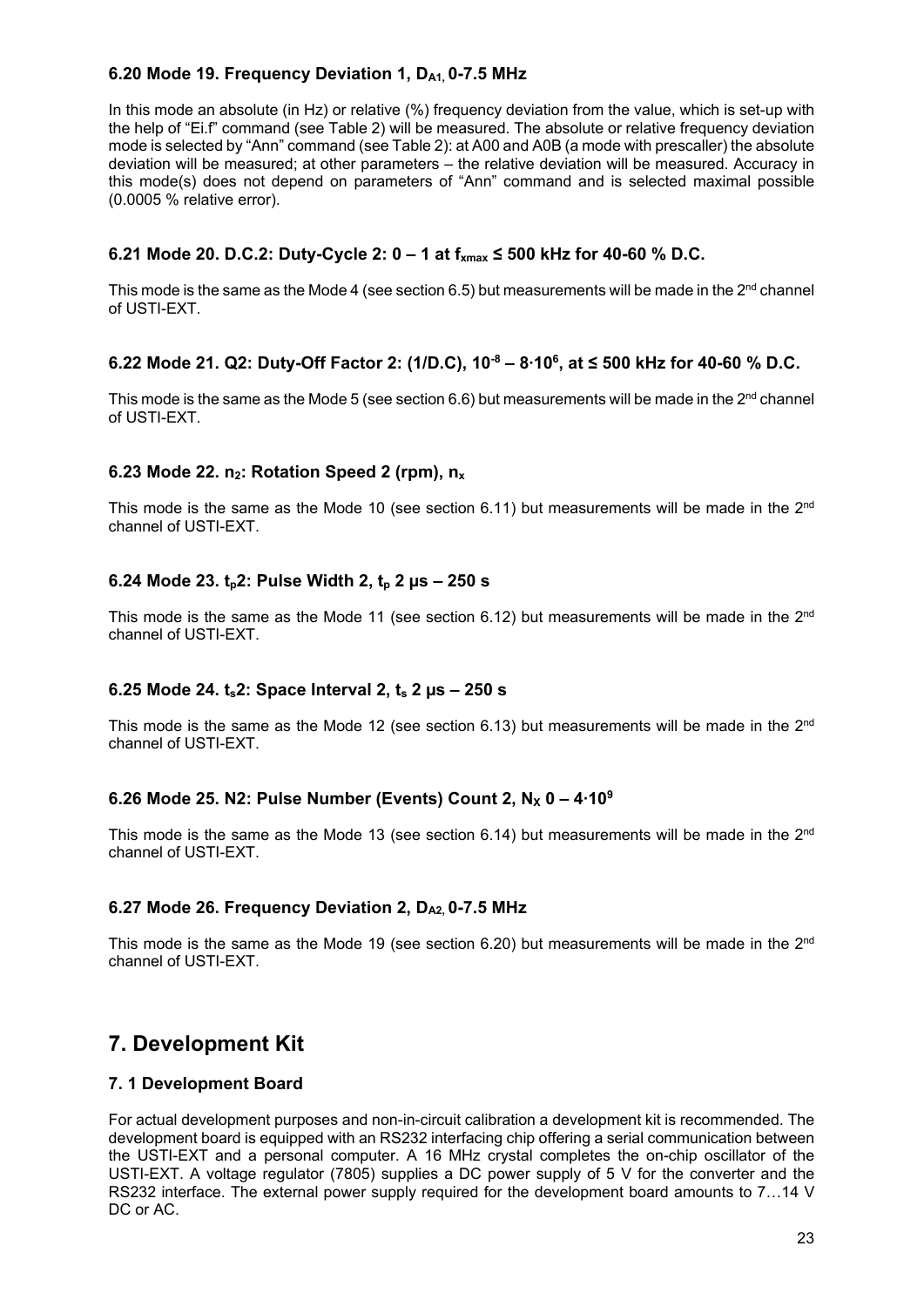Connection to the USTI-EXT development board is implemented with appropriate connectors/connecting pads. XT1 and XT2 are used to connect the external frequency-time domain signal.

The development board can be used for all functions of the USTI-EXT. The setting of the operating modes and accuracy is respectively performed by external switches S1 and S2, or by appropriate commands through the RS232 interface.

The development board full circuit diagram is shown in Figure 11. The silkscreen of development board is shown in Figure 12, and sensing elements connection diagrams are shown in Figure 13.

The Schmidt trigger 74HC14D is optional and can be use in separate cases to improve an input signal shape.

#### **7.2 Software**

There are many ways to display the measurement results. For this purpose the LabView or custom designed software can be used. Any terminal software for Windows also can be used with the USTI-EXT development board using the serial port of a PC. One of the possible choices is Terminal V1.9b (http://www.sensorsportal.com/DOWNLOADS/Terminal.exe) free software.

In order to have correct measurement results the following options must be selected in the main terminal window: an appropriate COM port; baud rate 2400; data bits – 8; parity – non; stop bits – 1; handshaking – non.

Following the RS232 communication commands from the Table 3 it is easy to manage the development board and display measuring results. There are four possible data format in the Terminal: BCD ASCII, BCD Hex, BIN Hex and BIN.

Its screen is shown in Figure 14. Commands must be printed in Transmit window, the results will be shown in Receive window.

Example: >M00 Select a frequency measurement mode in the 1st channel. >A09 These commands set up the accuracy 0.001%, start >S measurement (S), ask for BCD ASCII format (R) and >R return the result of measurement in Hz. 12000.089992800575

NOTE: For low and infralow frequencies, low rotation speed measurements as well as for long time intervals, periods, pulse widths and spaces measurements it is strongly recommended to use the command "C" between "S" and "R" commands (see Table 3) in order to check if the result is ready. In opposite side it is a risk to get a result of previous measurement.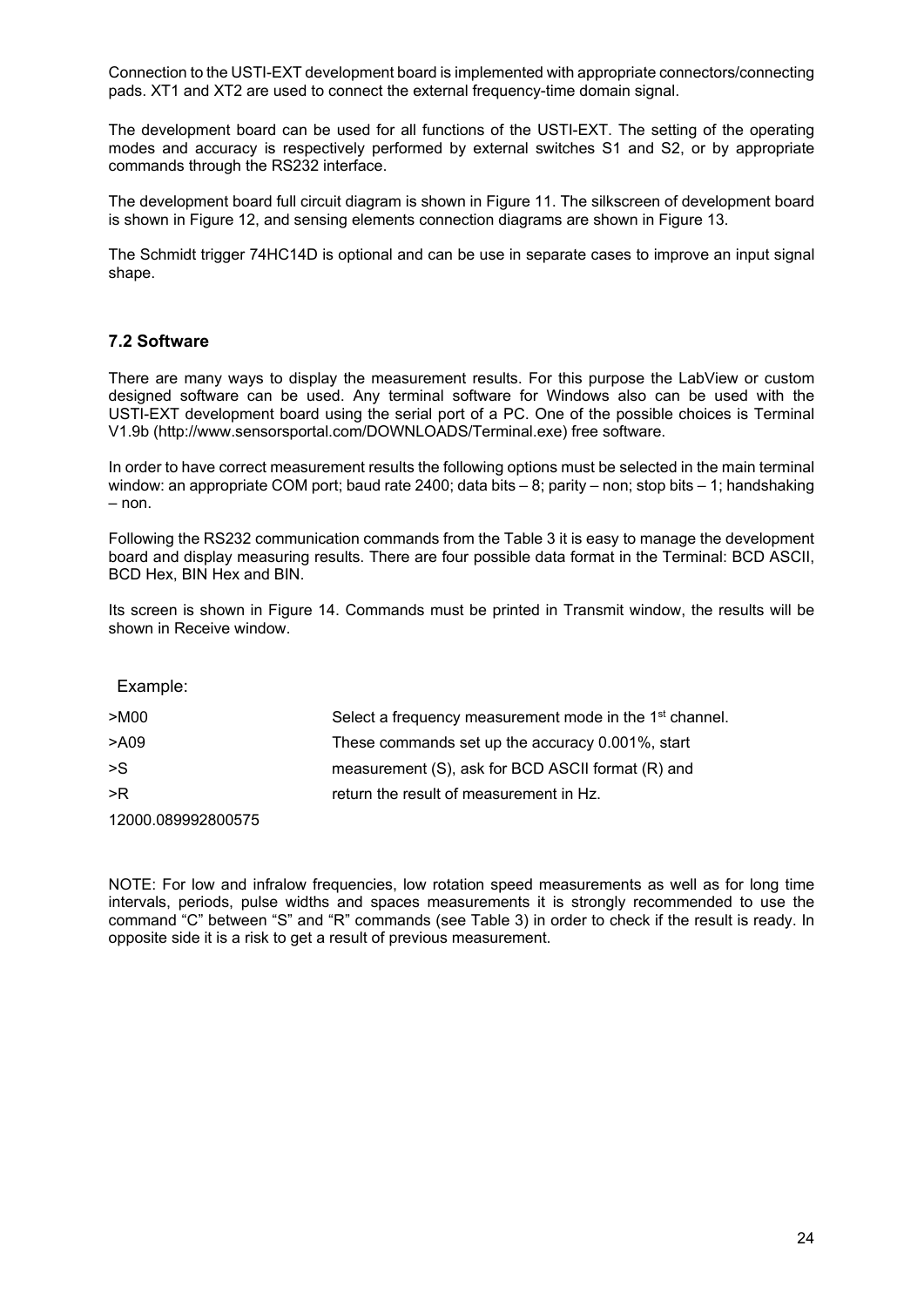

**Figure 11.** The USTI-EXT Development Board Circuit Diagram.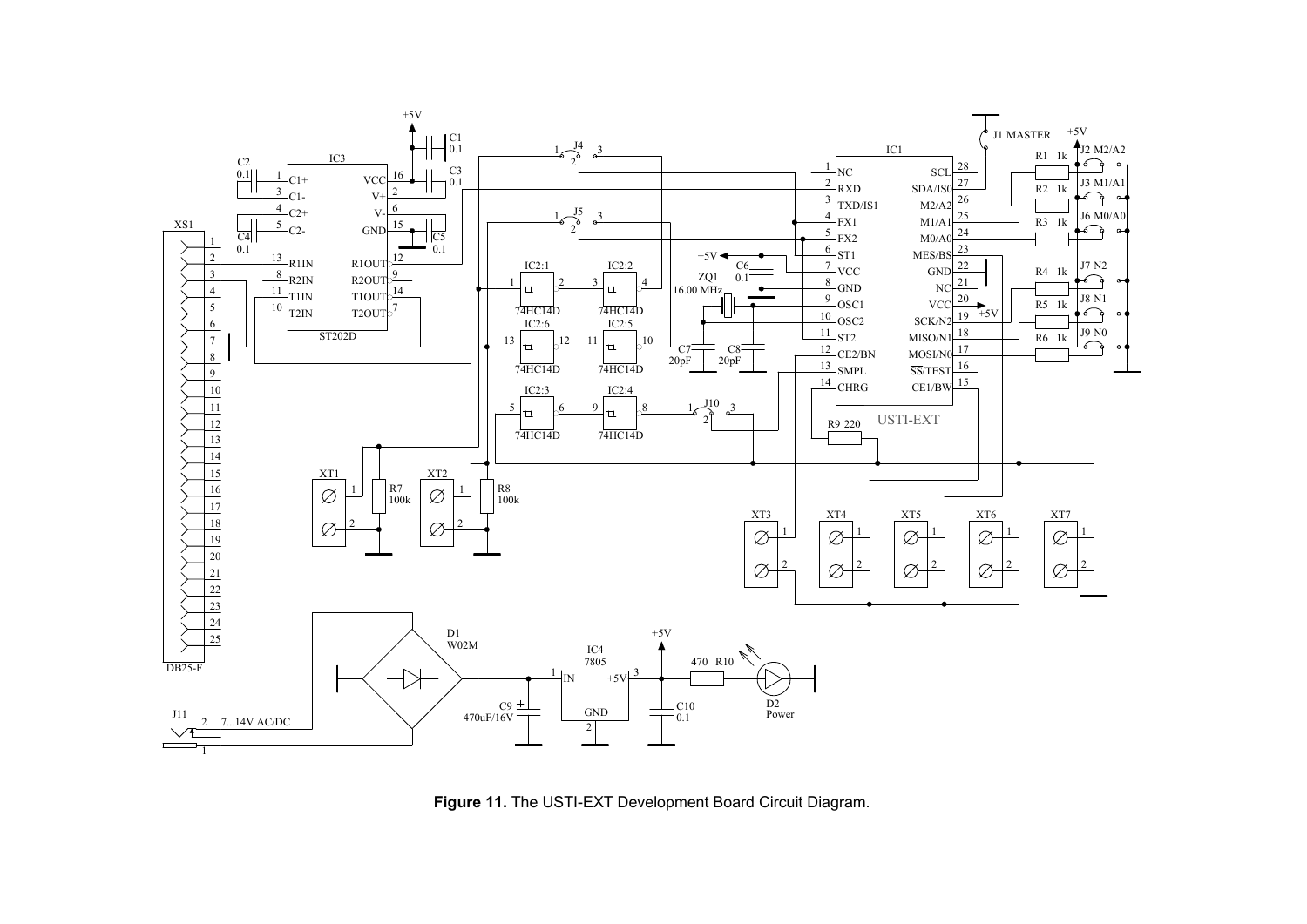

**Figure 12.** The USTI-EXT Development Board Silkscreen (Not to Scale).





Capacitance Measurement



Bridge Measurement

**Figure 13.** Sensing Elements Connection Diagrams.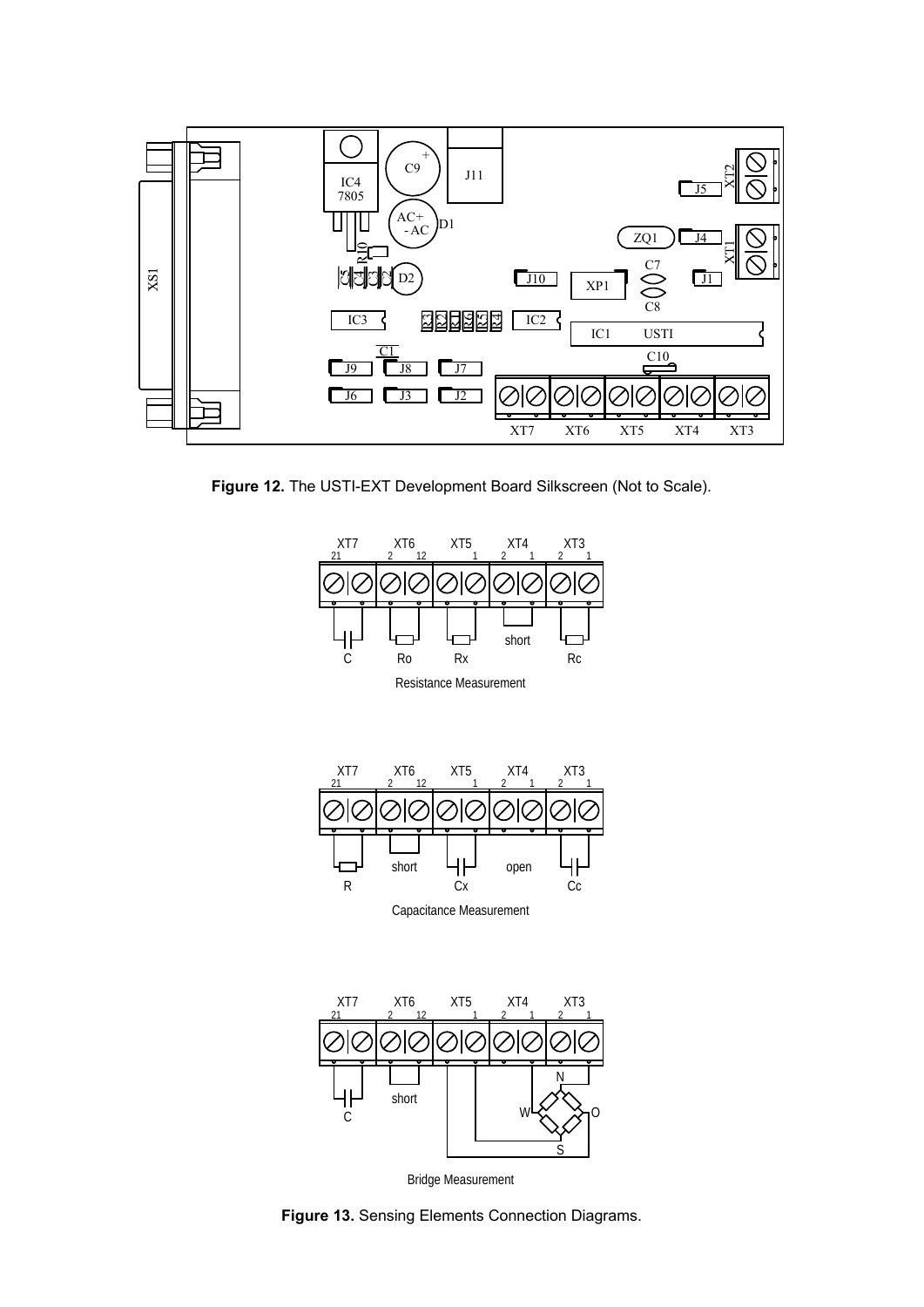| F Terminal v1.9b - 20040204 - by Br@y++                                                                                                                                                                                                                  |                                                                                                                                                                                                                                                                                          | $-15$ $\times$                                                                                                                                                                           |
|----------------------------------------------------------------------------------------------------------------------------------------------------------------------------------------------------------------------------------------------------------|------------------------------------------------------------------------------------------------------------------------------------------------------------------------------------------------------------------------------------------------------------------------------------------|------------------------------------------------------------------------------------------------------------------------------------------------------------------------------------------|
| COM Port<br>Baud rate<br>Connect<br>$\frac{\text{COM1}}{\text{COM3}}$<br>$\cap$ 600<br>○ 14400 ○ 57600<br>€ 1200 € 19200 € 115200<br>Disconnect<br>$C$ 2400 $C$ 28800 $C$ 128000<br>About.<br>○ 4800 ○ 38400 ○ 256000<br>Quit<br>C 9600 C 56000 C custom | Handshaking<br>Data bits<br>Parity<br>Stop Bits<br>$\epsilon$ none<br>$\epsilon$ none<br>C <sub>5</sub><br>61<br>C RTS/CTS<br>$C$ odd<br>$C_6$<br>C XON/XOFF<br>$C$ 1.5<br>$C$ even<br>$C$ 7<br>C RTS/CTS + XON/XOFF<br>$C$ mark<br>C <sub>2</sub><br>G.8<br>C RTS on TX<br>$\cap$ space |                                                                                                                                                                                          |
| Settings<br>custom BR<br>□ Auto Dis/Connect □ Time<br>Set font<br>9600<br>$\Gamma$ CR=LF<br>Stay on Top                                                                                                                                                  | $\begin{array}{ l } \hline \text{Rx Clear} \\ \hline 27 & \color{red}\bigoplus \end{array}$<br>ASCItable   CICTS   CIDSR   CIO   CIRI                                                                                                                                                    |                                                                                                                                                                                          |
| Receive<br>$C$ HEX<br>$G$ String<br>Reset Counter   83 Counter = 34<br><b>CLEAR</b>                                                                                                                                                                      | StartLog StopLog                                                                                                                                                                                                                                                                         |                                                                                                                                                                                          |
|                                                                                                                                                                                                                                                          |                                                                                                                                                                                                                                                                                          | $\Box$ Dec $\Box$ Hex $\Box$ Bin<br>$\Delta$<br>×<br><b>La</b>                                                                                                                           |
|                                                                                                                                                                                                                                                          |                                                                                                                                                                                                                                                                                          | $\vert \mathbf{v} \vert$<br>$\overline{\phantom{a}}$<br>$\mathbf{v}$<br>$\mathbf{v}$                                                                                                     |
| Transmit<br><b>CLEAR</b><br>$\Gamma$ CR=CR+LF<br>Send File                                                                                                                                                                                               | $D$ IDIR $D$ RIS                                                                                                                                                                                                                                                                         |                                                                                                                                                                                          |
|                                                                                                                                                                                                                                                          |                                                                                                                                                                                                                                                                                          |                                                                                                                                                                                          |
|                                                                                                                                                                                                                                                          | $\rightarrow$ Send                                                                                                                                                                                                                                                                       | Transmit Macros                                                                                                                                                                          |
|                                                                                                                                                                                                                                                          |                                                                                                                                                                                                                                                                                          | R<br>R\$0DS\$0D<br>$\overline{\phantom{a}}$<br>$M1$ 1000 $\div$ $\Box$<br>$\overline{z}$<br>$1000 - $<br>$\Gamma$<br>M2<br>$\overline{\phantom{a}}$<br>1000<br>$\blacksquare$<br>E<br>M3 |
| Rx 174815 Tx 370<br>Connected                                                                                                                                                                                                                            |                                                                                                                                                                                                                                                                                          |                                                                                                                                                                                          |

**Figure 14.** Terminal V1.9b Window.

# **8. Applications**

The USTI-EXT has many applications. Some typical applications are the following:

- Automotive and Avionics
- Sensor systems with any frequency, period, duty-cycle, time interval, phase-shift, pulse number output sensors and transducers;
- Physical, chemical, bio- and immunosensors; quartz crystal microbalance (QCM) based sensors, BioMEMS, Lab-on-Chip;
- Digital sensors design, SoC, SiP;
- ADCs based on intermediate voltage-to-frequency conversion;
- Smart, intelligent (self-adaptive) sensors and sensor systems due to programmable accuracy and non-redundant conversion time - adaptive possibilities of UST-EXTI automatically choice the conversion time depending on the given error of measurement and opposite;
- Multifunctional and multiparameters sensors for simultaneous detection various parameters proportional to frequency and duty-cycle carrying the information provided by sensing elements;
- Data acquisition (DAQ) boars and measuring systems for frequency-time parameters of electric signal;
- Desktop multifunctional frequency counters;
- Tachometers and tachometric systems;
- Handheld multimeters for frequency-time parameters of electric signals;
- High-end, mid- and low-range ABS;
- High accuracy programmable frequency-time parameters to digital converters for various measuring and communication applications.

NOTE: The USTI-EXT can also work with any voltage and current output sensors. It this case, any voltage–to-frequency converter (VFC) can be used. The accuracy of such system will be determined by sensor accuracy as well as by VFC accuracy.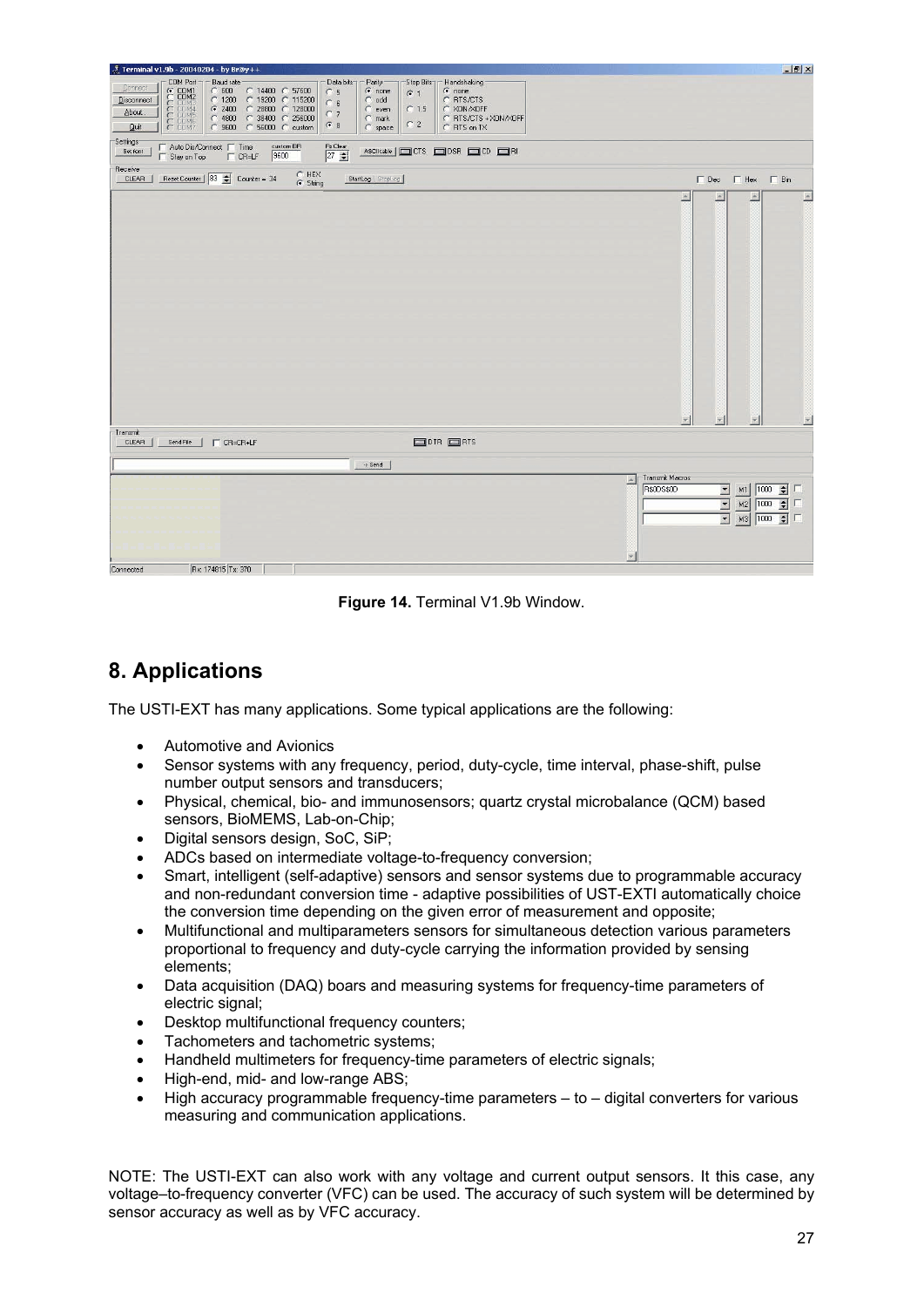### **9. Packaging Information**

**9.1 32-lead, 7 x 7 mm Body Size, 1.0 mm Body Thickness, 0.8 mm Lead Pitch, Thin Profile Plastic Quad Flat Package (TQFP).** 



| <b>COMMON DIMENSIONS</b> |  |
|--------------------------|--|
| (Unit of Measure $=$ mm) |  |

| <b>SYMBOL</b>  | <b>MIN</b> | <b>NOM</b>                   | <b>MAX</b> | <b>NOTE</b> |  |  |
|----------------|------------|------------------------------|------------|-------------|--|--|
| A              |            |                              | 1.20       |             |  |  |
| A <sub>1</sub> | 0.05       |                              | 0.15       |             |  |  |
| A <sub>2</sub> | 0.95       | 1.00                         | 1.05       |             |  |  |
| D              | 8.75       | 9.00                         | 9.25       |             |  |  |
| D <sup>1</sup> | 6.90       | 7.00                         | 7.10       | Note 2      |  |  |
| Е              | 8.75       | 9.00                         | 9.25       |             |  |  |
| E1             | 6.90       | 7.00                         | 7.10       | Note 2      |  |  |
| B              | 0.30       | $\qquad \qquad \blacksquare$ | 0.45       |             |  |  |
| C              | 0.09       | $\overline{\phantom{a}}$     | 0.20       |             |  |  |
| L              | 0.45       |                              | 0.75       |             |  |  |
| θ              | 0.80 TYP   |                              |            |             |  |  |

Notes: 1. This package conforms to JEDEC reference MS-026, Variation ABA. 2. Dimensions D1 and E1 do not include mold protrusion. Allowable protrusion is 0.25 mm per side. Dimensions D1 and E1 are maximum plastic body size dimensions including mold mismatch.

3. Lead coplanarity is 0.10 mm maximum.

Note: This device can also be supplied in wafer form. Please contact Excelera S. L. sales office for detailed ordering information and minimum quantities.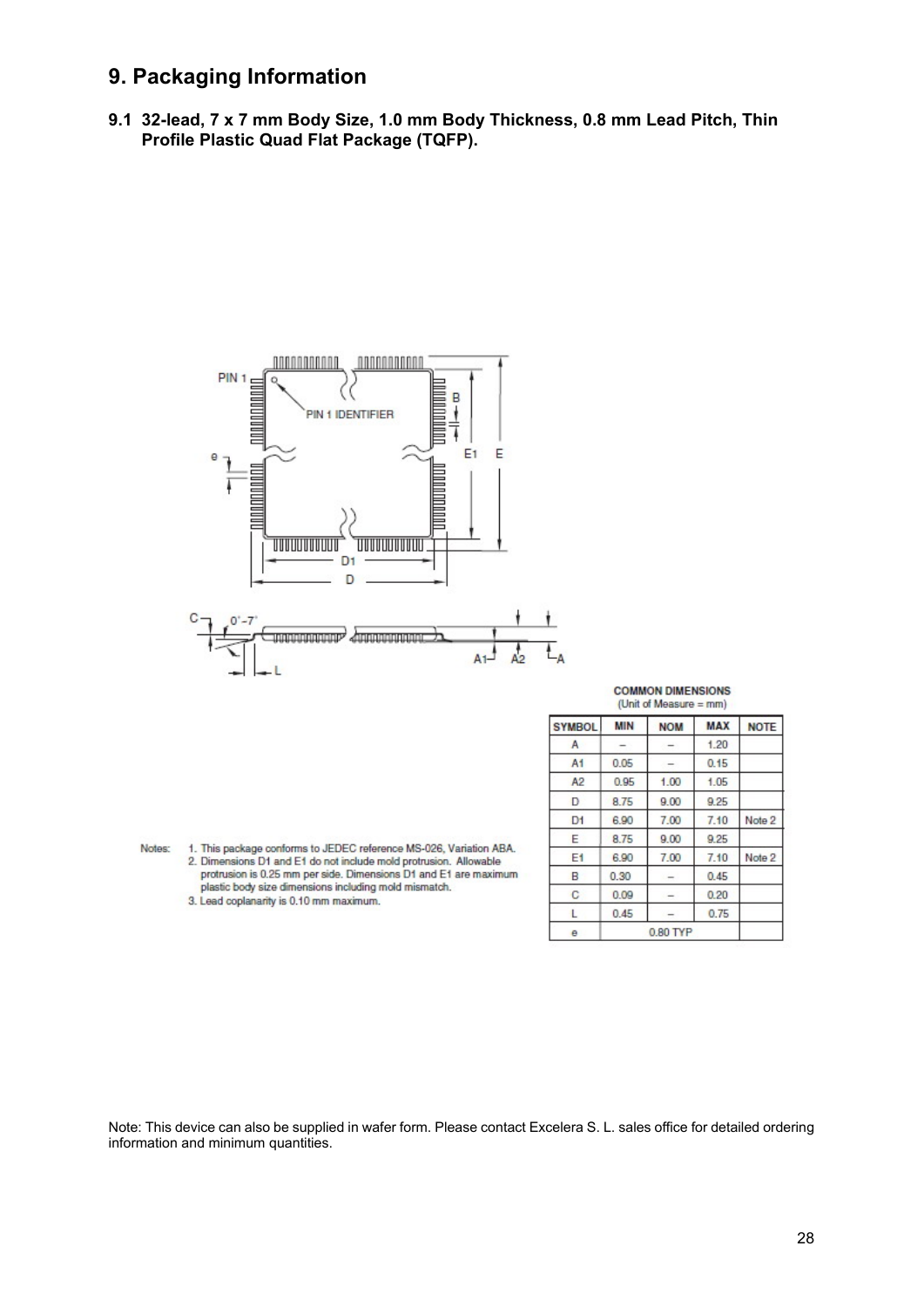**9.2 32-pad, 5 x 5 x 1.0 mm Body, Lead Pitch 0.50 mm 3.10 mm Exposed Pad, Micro Lead Frame Package (MLF)** 



 $E2$ 

 $\pmb{\Theta}$ 

L P

 $\theta$ 

 $\kappa$ 

2.95

 $0.30$ 

 $\overline{\phantom{0}}$ 

 $\overline{\phantom{a}}$ 

 $0.20$ 

 $3.10$ 

0.50 BSC

 $0.40$ 

 $\qquad \qquad -$ 

 $\mathord{\mathord{\text{--}}}$ 

÷,

3.25

0.50

0.60

 $12^{\circ}$ 

÷,

**BOTTOM VIEW** 

Note: JEDEC Standard MO-220, Fig. 2 (Anvil Singulation), VHHD-2.

| ۰.<br>. . |         |
|-----------|---------|
|           | ٦<br>۰, |